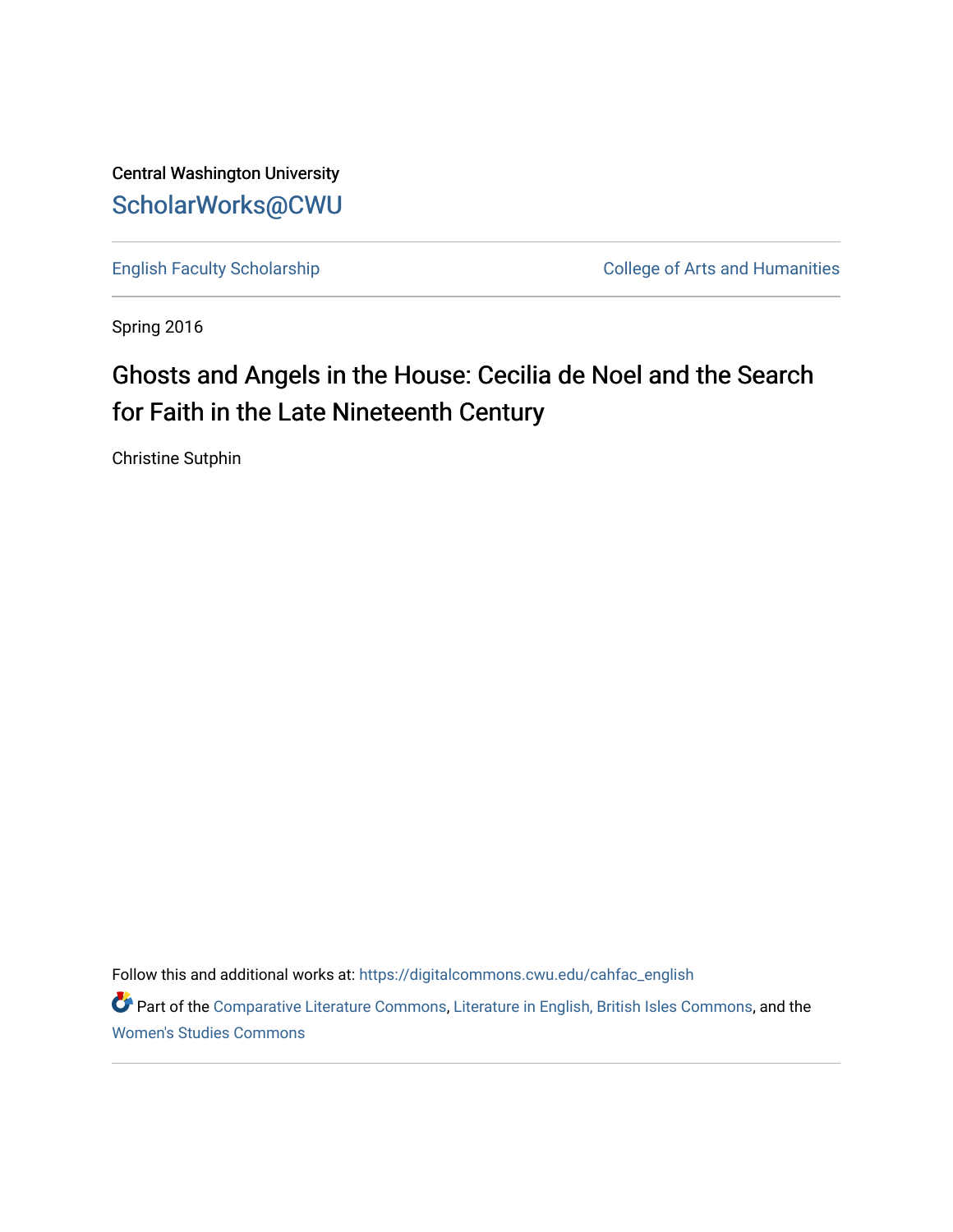ISSUE 12.1 (SPRING 2016)

# **Ghosts and Angels in the House:** *Cecilia de Noel* **and the Search for Faith in the Late Nineteenth Century**

## By [Christine Sutphin,](http://www.ncgsjournal.com/issue121/contributorbios121.htm%23sutphin) Central Washington University

<1>The nineteenth century, so often thought of as the age of scientific theory, technological change, and realism in fiction, abounds with supernatural phenomena. Reports of psychical research, spirit and fairy photographs, ghost stories and poetry about haunted houses and fairy realms attest to a fascination with beings and experiences science had not explained. Popular interest in spiritualism began as early as the 1850s but intensified in the later decades of the nineteenth century evidenced, in part, by the establishment of the Society for Psychical Research (1882). While some readers and observers of culture could define practices and texts related to the supernatural as pernicious because irreligious or unscientific, others could appreciate ghost stories at least as imaginative entertainment resulting in pleasurable fear but not otherwise significant. However, these stories can be read as serious and profound explorations of the unknown and the moral, philosophical, and spiritual questions with which we continue to struggle.

<2>Ghost stories of the period rarely dramatize séances or psychical research[\(1\)](http://www.ncgsjournal.com/issue121/sutphin.htm%23note1) but they are in dialogue with such activities, commenting – sometimes obviously, sometimes obliquely – on the issues raised by belief in an afterlife or a realm of spirits whose denizens could communicate with the living. Typically, ghosts in fiction are not invoked by living characters who instead seek to banish or liberate them. $(2)$  Yet the stories themselves invoke the possibility of ghosts, making them powers that must be interpreted and therefore invite speculation about just the kinds of questions spiritualists engaged. Of all the ghost stories published during the period, perhaps none enters the debate about faith, doubt, and doctrine so compellingly as *Cecilia de Noel* (1892) by Lanoe Falconer (Mary Elizabeth Hawker). *Cecilia* is particularly helpful in understanding the epistemological and spiritual conflicts of the time since it employs ghost story conventions to question prominent Christian doctrines and religiously inflected gender conventions.

<3>Before discussing *Cecilia's* contribution to discourses on spiritualism and conventional Christianity, I want to emphasize that ghost stories engaged with issues far more complex than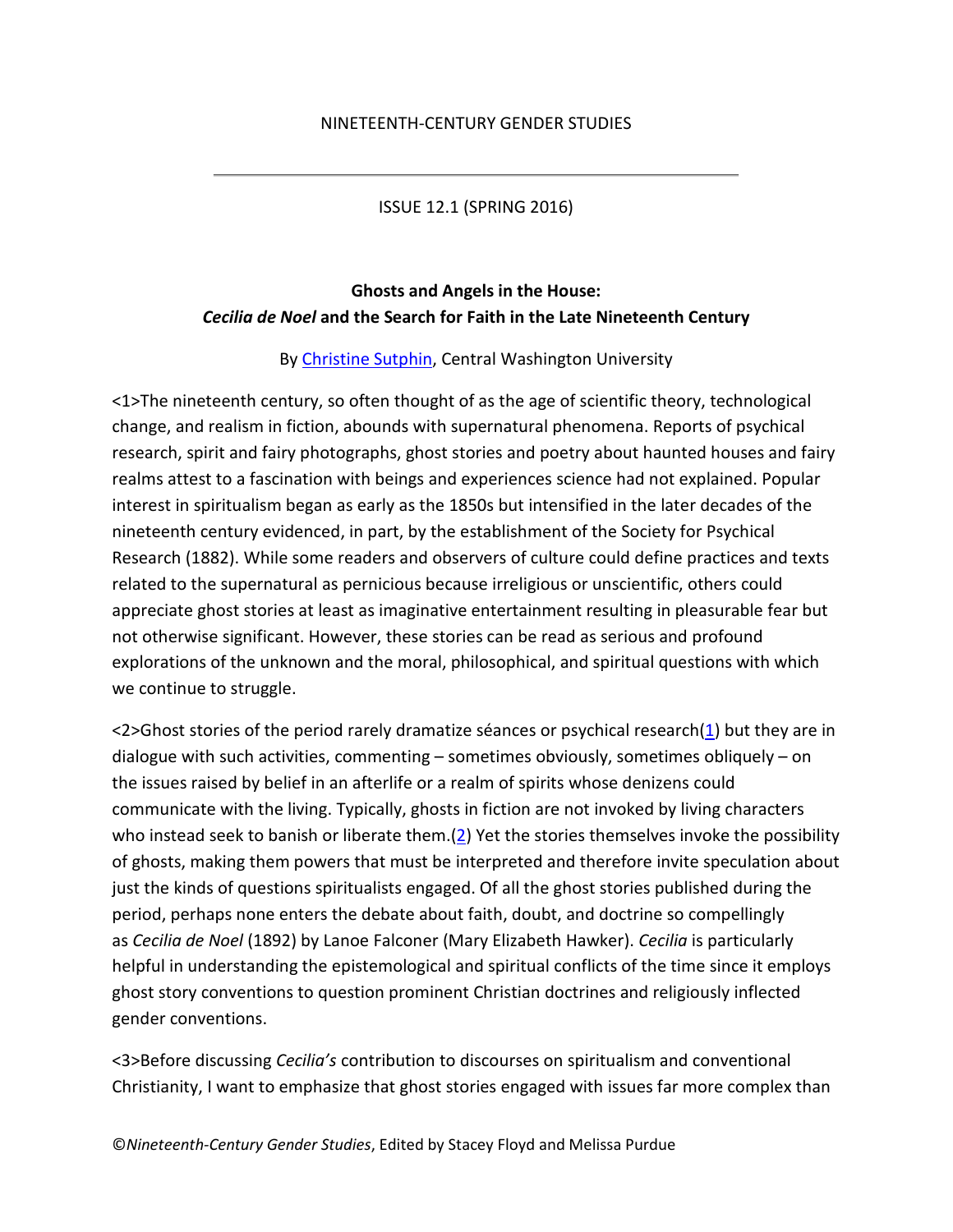a disagreement between the material and the spiritual, the scientific and the religious.[\(3\)](http://www.ncgsjournal.com/issue121/sutphin.htm%23note3) While some spiritualists distrusted science, psychical researchers defined themselves precisely by their desire to use scientific methods to investigate the spiritual. Some of them were skeptical, while others believed that science would eventually affirm the existence of life beyond death. Some spiritualists were anti-religion, while some regarded spiritualism as a religion, and many combined spiritualist and Christian beliefs (Owen 22; 91-94). Institutional religion, which often took issue with scientific epistemology and conclusions, had a complex relationship with spiritualism as well. Arthur Conan Doyle asserted, "No class has shown itself so sceptical and incredulous of modern Spiritual manifestations as those very clergy who profess complete belief in similar occurrences in bygone ages, and their utter refusal to accept them now is a measure of the sincerity of their professions" (2:247). Doyle found the Jesuits and the Evangelicals "his most persistent enemies" (Kerr 205) due to their "'literal interpretation of the Bible'" (Doyle qtd. in Kerr 205). Significantly, in the Bible ghosts are rare, and as Sze-kar Wan explains, were demonized by biblical writers. However, Georgina Byrne argues that spiritualists were increasingly "likely to emphasize [spiritualism's] presence in the Bible," that Doyle later recognized that many clergymen were sympathetic to spiritualism (103), and that the Anglican church was eventually influenced by spiritualist ideas about the afterlife, particularly the repudiation of eternal suffering, progress of the soul, and universal salvation (3-10; chs 5, 7-8). For example, Frederic Farrar, Canon of Westminster, supported these ideas in sermons delivered in 1877, citing early Christian writers. His sermons were controversial; only a few commentators granted his argument some merit. However, evidence of partial acceptance of the progress of the soul after death is evident in a collection of essays published in 1889 and in the growing acceptance of prayers for the dead in the last decades of the century (122- 29). Byrne writes that "[b]y 1915 . . . Hastings Rashdall could even, publically and without fear of reprisal, describe Jesus' own teaching as 'latent Universalism'" (qtd. in Byrne 125).[\(4\)](http://www.ncgsjournal.com/issue121/sutphin.htm%23note4)

<4>This acceptance developed over time, however, and Spiritualism was also controversial because, as many writers have pointed out, it threatened established authority in both scientific and religious communities, particularly in the power often attributed to women as mediums and leaders of spiritualist circles and sometimes of a lower class than their clients. Although historians disagree about the degree of power women attained through spiritualism, women had for some time had an equivocal power in spiritual matters. In the domestic sphere, middle-class women were supposed to exert a religious influence on their families, ideally serving as self-sacrificing domestic moral monitors or "angels in the house"[\(5\)](http://www.ncgsjournal.com/issue121/sutphin.htm%23note5) Middle-class morality gained in influence with some upper-class and aspiring working-class people as well. Given that ideology, as Vanessa D. Dickerson argues, women seemed to have affinities with ghosts as "invisible" but also powerful beings: "Little wonder that in Victorian England women could and did discover in the supernatural some of those 'new and compensatory fields' [Olive] Schreiner mentions, not only playing key roles in the popularizing of . . . mesmerism and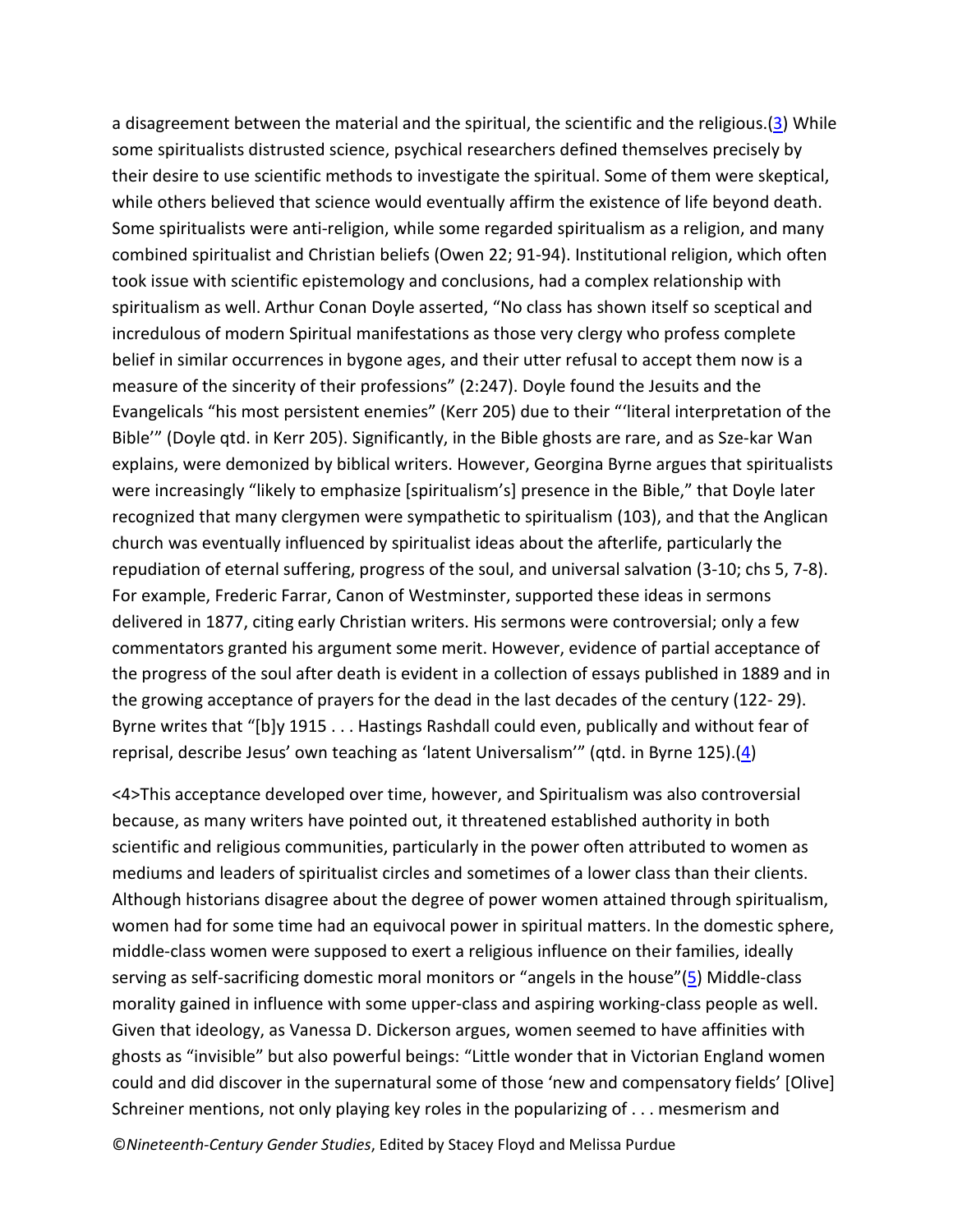spiritualism, but also contributing to the tremendous output of ghost stories[\(6\)](http://www.ncgsjournal.com/issue121/sutphin.htm%23note6) that provided a counter to the scientism, skepticism, and materialism of the age" (5).

<5>Writers of ghost stories held a significant position in the debate because they could experiment without committing themselves. They could, in a sense, contact the ghostly "other" without risking denunciation, except from those who still equated fiction with lies or frivolity or thought that fiction should strive for realism. Precisely because ghost stories were a popular genre, they might escape some of the criticism accorded longer, apparently more significant works (Dickerson 110-11). Presented as popular entertainment, ghost stories might work subversively in ways that "serious" literary genres and arguments could not. Dickerson argues that ghost stories written by Victorian men are generally "more diagnostic, clinical, journalistic, and vested in mensuration" (note 8; 7) than those written by Victorian women who are more likely to identify with the visibility/invisibility or "in between" state of the ghost (7). Identifying and sympathizing with the ghost could subvert orthodox doctrines in ways that spoke to changing sensibilities.

<6>Discourse on the spiritual that avoided strict doctrine was attractive to Victorian audiences, according to Christopher Lane, who explains that scientific discoveries were not the sole, or even the main, reason some people turned away from Christianity, or in many cases, as Byrne demonstrates, modified their Christian beliefs. J.S. Mill criticized "religious hatred," arguing that doctrines were simply justifications for "whatever people do that they think laudable" (qtd. in Lane 74). David DeLaura contends that alienation from established religion resulted primarily from "a growing repugnance toward the *ethical* implications of what [many] had been taught to view as essential Christianity–especially a set of interrelated doctrines: Original Sin, Reprobation, Baptismal Regeneration, Vicarious Atonement, Eternal Punishment" (qtd. in Lane 74). It seems especially ironic that the loving angel in the house should be supposed to support such views as eternal punishment. Moreover, many people wanted to connect with lost loved ones, particularly children. Regardless of doctrine, they wanted to believe that these spirits were safe and happy (or at least, redeemable) and would be reunited with their loved ones.

<7>The idea of universal salvation did not originate with spiritualists but was prominent in their discourse.[\(7\)](http://www.ncgsjournal.com/issue121/sutphin.htm%23note7) Eventually, Byrne argues, universal salvation and other tenets of spiritualism would have a strong influence on Anglican belief since religions are not static, monolithic entities but "dynamic process[es] of negotiation, susceptible to the common culture of which [they are] a part" (17). This common culture included ghost stories as part of a discourse that helped people engage with and revise beliefs about the metaphysical. Even frightening ghost stories, as Julia Briggs notes, might reassure readers of existence beyond the material (24).

<8>Significantly, Falconer's contribution, the novella *Cecilia de Noel*,presents an appalling ghost with the apparent purpose of ultimate reassurance. The work is little known today even with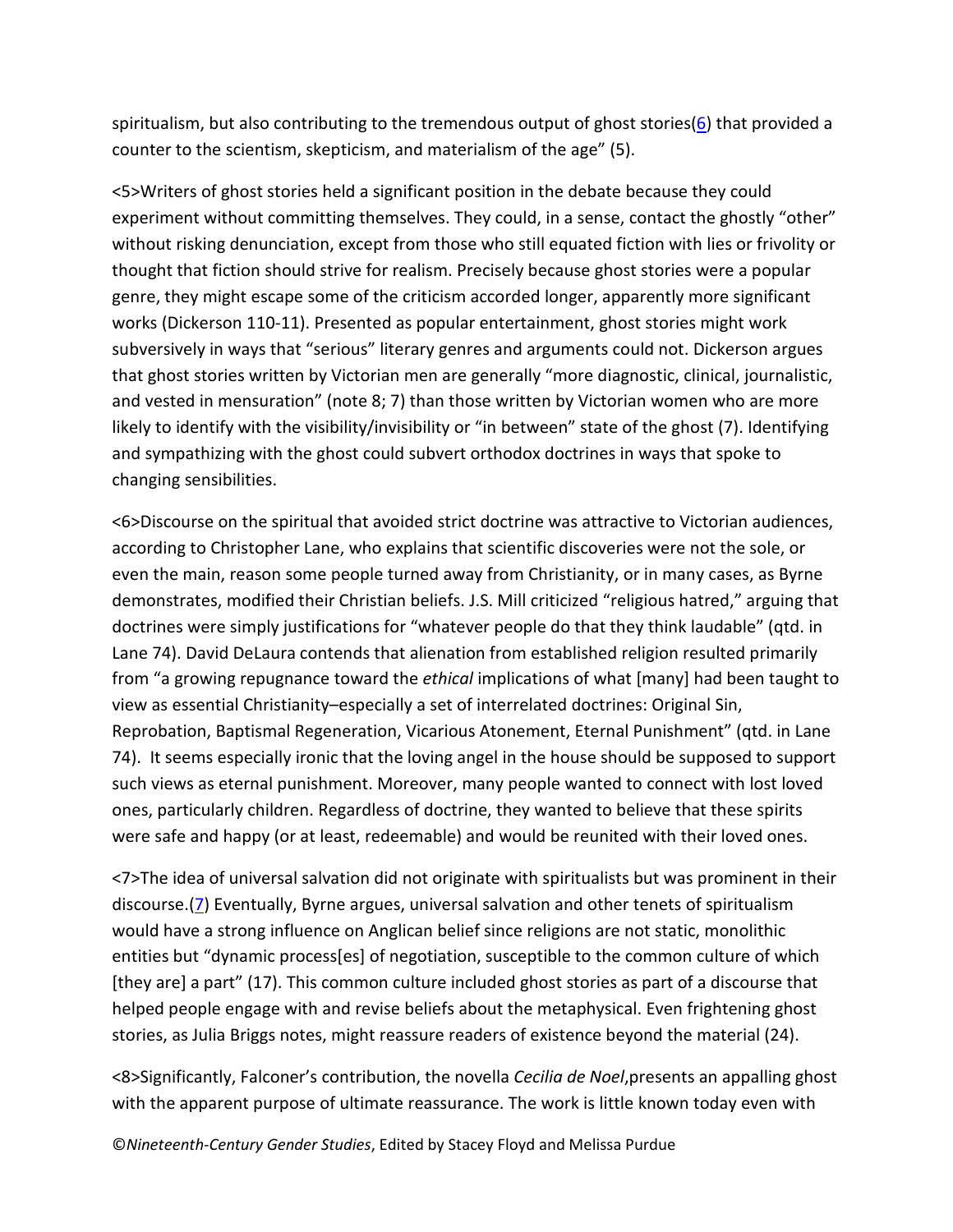the resurgence of interest in the supernatural. Although Falconer's writing was popular during her lifetime, illness limited her career.[\(8\)](http://www.ncgsjournal.com/issue121/sutphin.htm%23note8) Additionally, the length of *Cecilia* may have discouraged its inclusion in most ghost story anthologies. This neglect is unfortunate because Falconer's work uses the humor, irony, and pathos of a sympathetically developed narrator to illuminate ethical, spiritual, scientific and gender questions. Some might dismiss the title character as conventional, but if Cecilia ultimately seems an angel or "miracle" (53), the qualities she possesses are presented as both rare and ordinary (in the sense that they are not brilliant or flamboyant). Moreover, these qualities cross gender lines, not possessed by all women nor impossible to men. Reading *Cecilia* within the conversations of its day allows us to understand more fully what was at stake for spiritual seekers and suggests why this story might have especially engaged the attention of such readers.

<9>Cecilia is at first a ghostly presence/absence in the story that bears her name, often mentioned but not appearing until nearly the end. As the skeptical George Atherley comments about ghost sightings revealing their tellers' preoccupations, descriptions of Cecilia may tell more about the speaker than about her. Talked of but not seen, she cannot be the controlling consciousness of the text. While she is consequently in the "in between" state Dickerson posits for women and ghosts, engagement with the *problem* of being in between, of an ambiguous gender and an ambivalent state of mind, is personified by the narrator, Lyndsay. Accused by a devout curate of "dallying between belief and unbelief" (233) Lyndsay is actually searching for a conviction that will relieve what, at times, amounts to psychological and spiritual despair. He can be read as a representative of the spiritual seekers at the end of the nineteenth century, dissatisfied with traditional revelations.

<10>His ambiguous gender is not incidental to his spiritual and emotional difficulties. As Mrs. Molyneaux, who is also seeking spiritual knowledge says to him, "you know what it is to be weak and suffering; you are as sympathetic as a woman, and more merciful than some women" (242). As a sympathetic listener and spiritual seeker, Lyndsay is qualified to hear the stories of those who experience the ghost. Like the women in Dickerson's study, he may be said to be both powerful and powerless, but in a somewhat different way. As a landowner, he has typically "masculine" duties and status, but because of a spinal injury suffered in a riding accident, his stamina is limited, and he attributes the breaking off of his engagement to his disability. He cannot, as his friend George Atherley points out, "hunt or shoot or fish off the blues, like other men" (200). More problematically, like so many "privileged" women of his time, he cannot "work them off. . . . I possessed no distinct talents, no marked vocation" (200). That Lyndsay's in between nature is not entirely the result of his accident is suggested by George's opinion that he is "as well-behaved as a woman, without a woman's grand resources of hysterics and general unreasonableness all round. *You always were* a little too good for human nature's daily food (189, italics added). Such a description sounds like the angel in the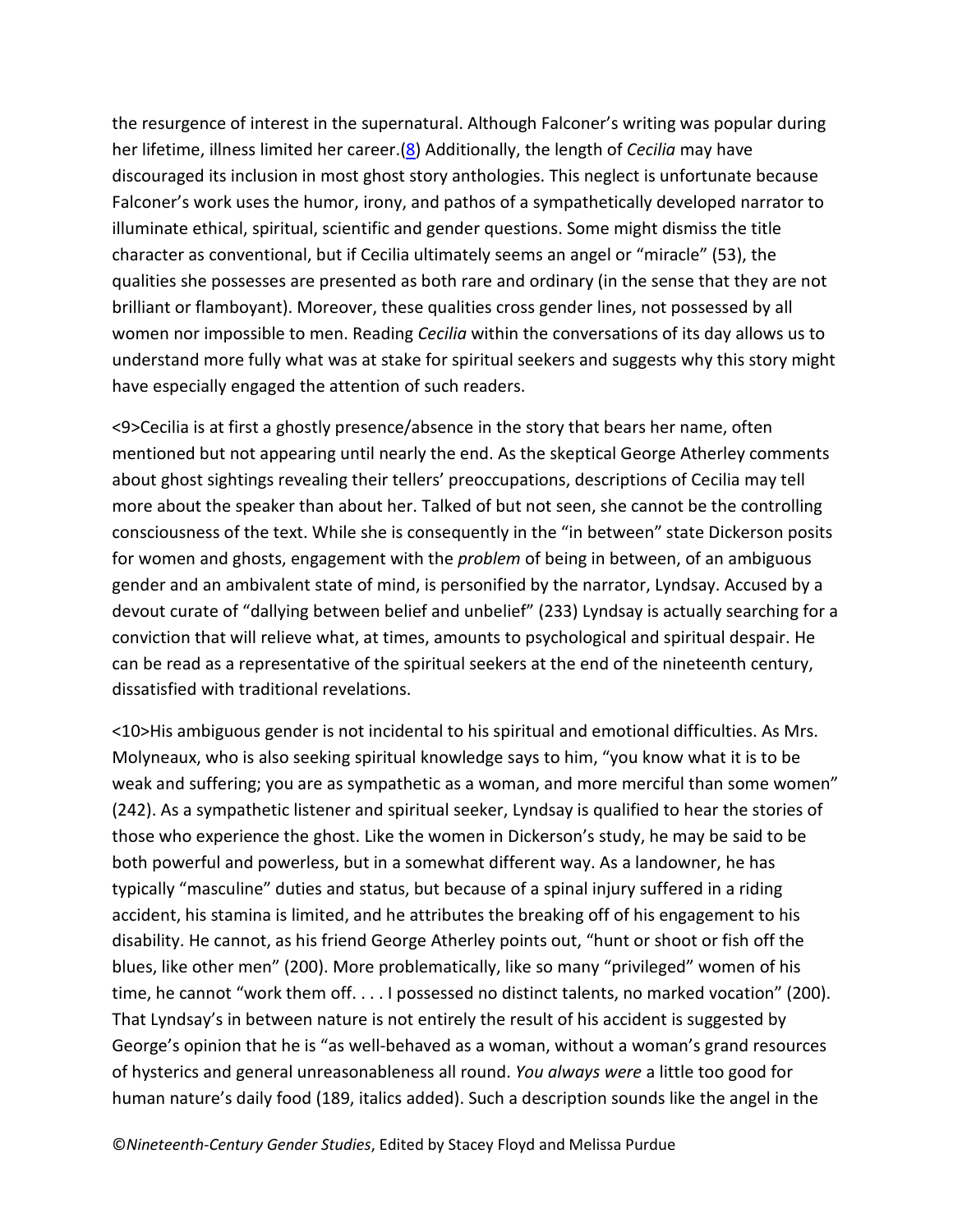house. George feels that he must protect Lyndsay, while Lyndsay, "help[s] himself from step to step by Atherley's arm, as instinctively, as unconsciously almost, as [Atherley] offered it" (102). Maureen O'Connor contends that Oscar Wilde's work employs "an adaptation of 'feminine' rhetoric as a means of affronting masculinist imperatives of orthodoxy and order, what Wilde deplores as the 'brutality of plain realism'" (qtd. in O'Connor 331). She cites Alan Sinfield's argument that "[e]ffeminancy correlates with a readiness to overthrow received categories, and with slighting masculine rationality" (qtd. in O'Connor 331). Lyndsay's amorphous position contributes to his difficulties, yet gives him the capacity to cross gender lines, to be accepted as a peer by both men and women who trust him to listen both rationally and sympathetically to their stories.

<11>These stories appear in chapters dramatizing the experience and beliefs of the characters who have a stake in Lyndsay's spiritual questions, each one named for the character's creed (i.e. "Atherley's Gospel"). George Atherley appropriates the first chapter, in fact, the first words of the story: "There is no revelation but that of science" (185). George continues to expound this gospel, providing a "scientific" reading of each ghostly experience. Much of the story's humor comes from Atherley's attributing "unreasonableness" to others. He marvels, for example, at the "amount of information [that] is always forthcoming about things of which nobody can know anything – as about the next world, for instance. The last time I went to church the preacher gave as minute an account of what our post-mortem experiences were to be as if he had gone through it all himself several times" (190). He also claims to have been "haunted for weeks [after a séance in which Professor Delaine's spirit] danced on the table and spelt bliss with one '*s*' that there might be a future life, in which we should make fools of ourselves in the same way" (226). Here George echoes the tart observations critics of spiritualism raised about an afterlife in which people would lose their intellectual abilities and have to perform parlor tricks. $(9)$ 

<12>Lady Atherley, George's wife, while orthodox in religion, undermines the idea that domestic women are angels with her consistently worldly approach to every subject. Lyndsay finds her "presence, so much more fatal than [George's] eloquence to all but the tangible and the solid. . . . [T]he universe itself appears to me only a gigantic apparatus especially designed to provide Lady Atherley and her class with cans of hot water at stated intervals, costly repasts elaborately served, and all other requisites of irreproachable civilization" (189). Lady Atherley forbids her servants to mention the ghost haunting her home and excludes "religious discussions" from her dining and drawing rooms because "they make people so cross" (208). She fails to see why Mr. Austyn, the curate, should object to dining out in Lent "because it is possible to have a very nice dinner without meat" (227). The materialist gospel, although Lyndsey can make fun of it, oppresses him because it gives no answer to his agonized desire to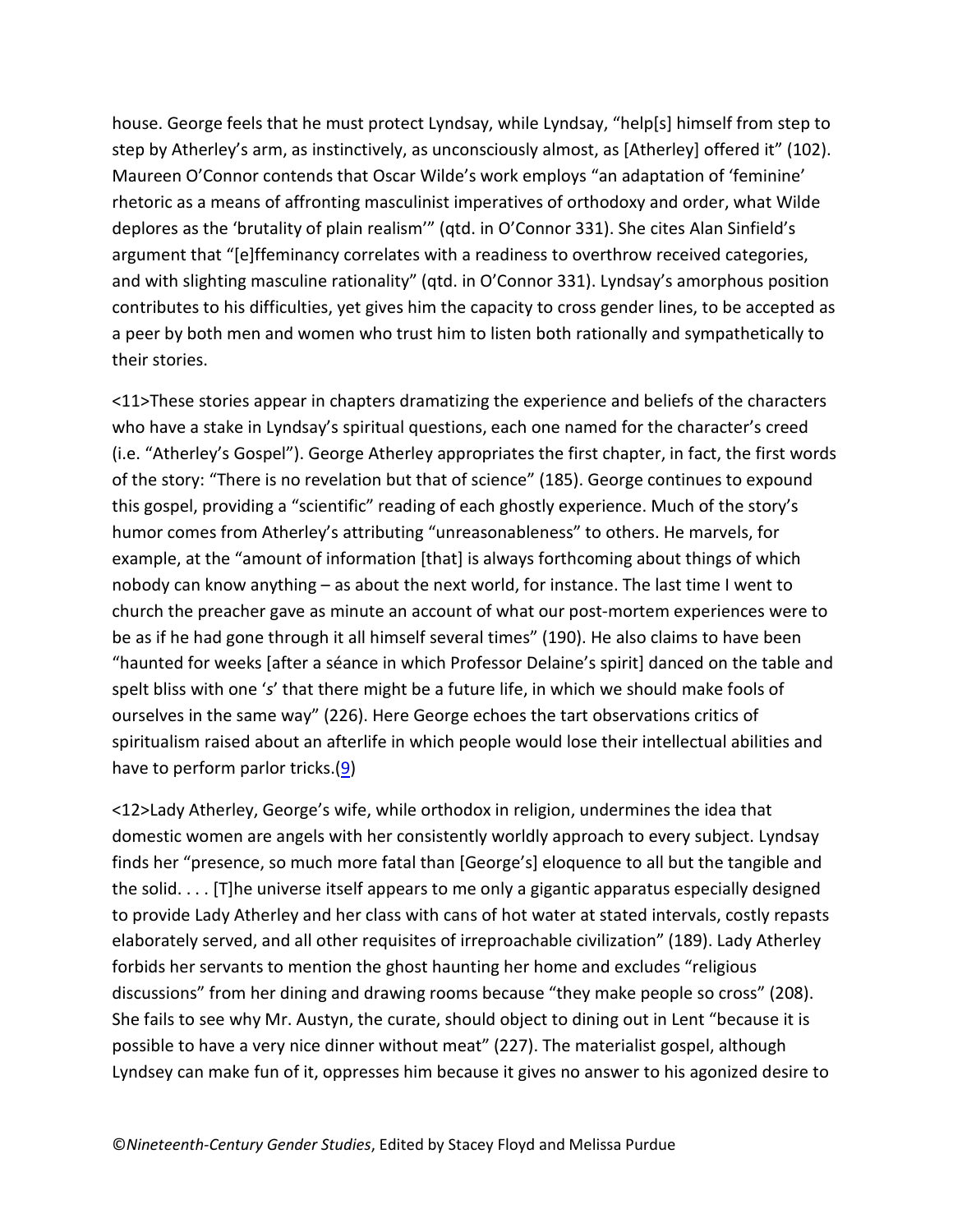"pierce through sense, time, space, everything" and find sympathy and meaning beyond the life he knows (194).

<13>This materialist approach is shared by another representative of science, the doctor, who believes in ghosts "just as I do in all symptoms" (201). However, his face, "so virile, yet so delicate, so young and yet so sad" (203) and his tendency to "individualise like a woman" (202) in caring for his patients suggests that he shares Lyndsay's in between state. He appears unhappy with his "gospel" that all humans can do is make the world a little less miserable to those who suffer. Moreover, this "conviction has wavered" because he has known a few "unremarkable" people, such as "Mrs. de No–" (203). This interrupted speech indicates that he is not, as George claims to be, impervious to doubt about his creed, but he cannot fully articulate his meaning. He only voices one of the many hints that Cecilia de Noel, as her name implies, could be the source of a new and saving belief, although she is unremarkable.

<14>Perhaps the most disturbing gospel belongs to Mrs. Mostyn, a vigorous, elderly woman who seems at first to be an angel in the house: Lyndsay thinks of her home as like "a glowing hearth . . . to the beggar on the doorstep" (206). He is just beginning to be soothed by his visit to her when she gives him her interpretation of the ghost, which she saw when she was young. She reads the spirit as an eternally "lost soul" (212) and attributes the beginning of her godly life to her experience with it. Emphasizing that the suffering of the condemned is eternal pain and that they can never be forgiven, she points out that preachers avoid this truth as "[i]t is considered too shocking for our modern notions" (112). These "modern notions" are similar to the spiritualist beliefs that Byrne argues were changing the church's discourse. In fact, Byrne thinks spiritualists tended to exaggerate "hell-fire teaching" in the Church of England but admits that it was "certainly present and implicit" (139) and that "[t]he possibilities for postmortem repentance, forgiveness and spiritual progress gradually emerging in academic theology were not widely or publically offered to ordinary church goers in the late nineteenth century" (143). Mrs. Mostyn, however, has noticed a lack of emphasis on eternal torment, which suggests that theological debate was influencing religious discourse in Falconer's experience. Mrs. Mostyn's brand of Anglican Calvinism allows her to assure herself that she and even her materialist nephew George are of the chosen. She insists gently that Lyndsay has "only to believe. . . . and then you are safe . . . for evermore" (213). When Lyndsay thinks of the souls in hell, she replies that "[o]nly the wicked!" will be there (213). The soothing tone in which she delivers this cruel gospel is especially disturbing. Lyndsay concludes that her doctrine "drives men to madness or despair" because it evokes the idea of "illimitable omnipotent Malice" (213). The "phantom" (214) of Mrs. Mostyn's revelation vanishes only with the concerned touch of one of George's little sons, hinting at Cecilia's gospel at the end of the story.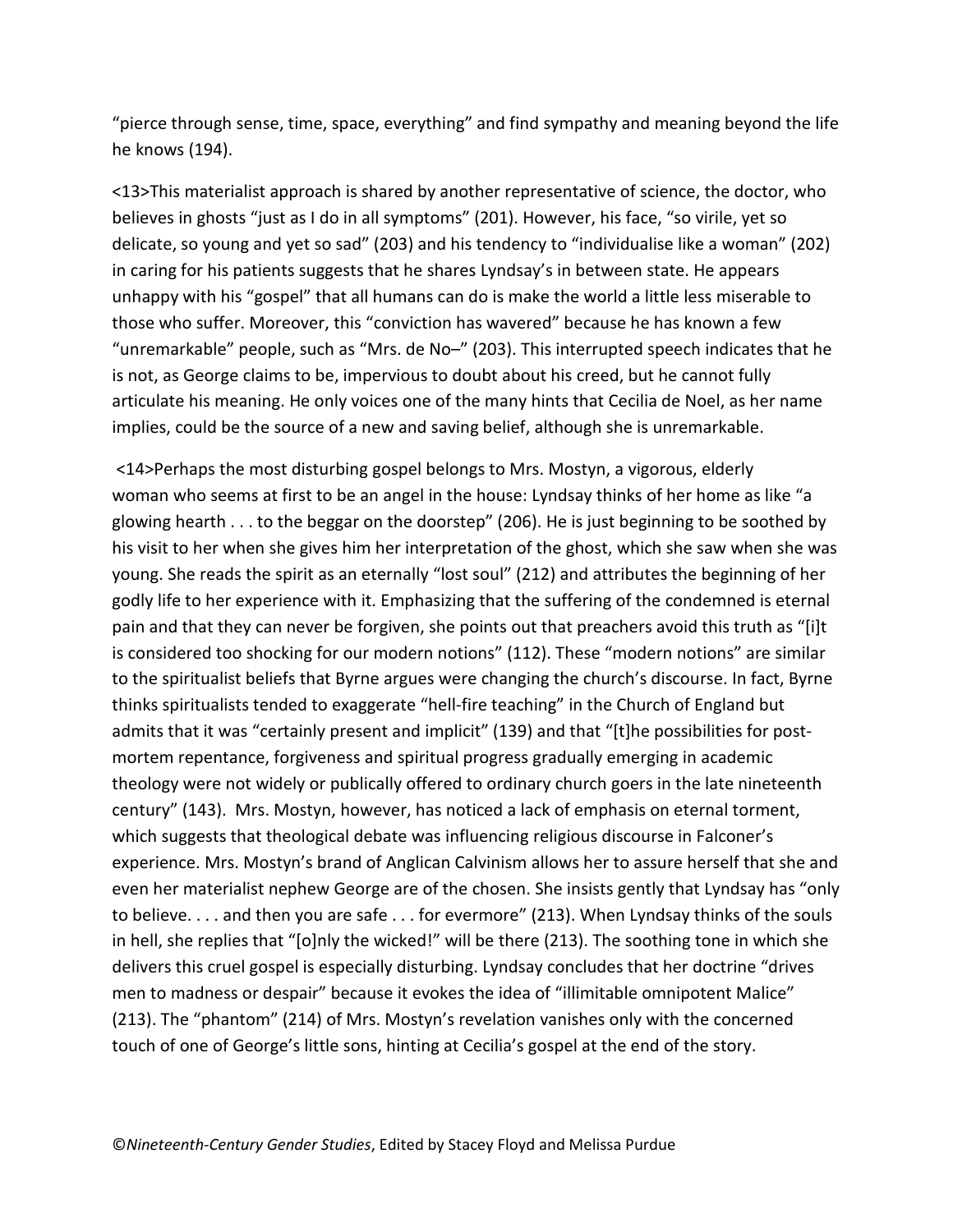<15>Ministers of the Anglican church might be thought capable of taking on a ghost, but Briggs notes "the inadequacy of the Church, now largely deprived of its magical powers to cope with insubstantial 'spectral illusions'" (22). Exceptions in fiction do exist; for example, in Margaret Oliphant's "The Open Door" (1881), a kindly rural clergyman succeeds in sending a wandering soul home to God. Although he is a representative of the church, however, he also seems "unremarkable"–not highly educated or traveled in contrast to the story's doctor and the former colonial officer who are baffled by the supernatural. Still, only men and a boy are directly engaged with "The Open Door's" spirit; middle-class women and girls are protected from knowledge of it even though Oliphant's ghost is more pathetic and not nearly as frightening as Falconer's, which is described as "dreadful" (211, 242), "horrible" (223), "evil" (232), "much worse than I had dreaded it would be" (251). Falconer's ghost presents a far more formidable challenge to the male authority of the church.

<16>Canon Vernade, who preaches against the vanities of earthly life, is undercut even before his encounter with the ghost. George opines that Vernade's sermon "was really a splendid performance. But who on earth was he talking about–those wonderful people who don't care for money or success, or the best of everything generally? I never met any like them" (218). George has certainly pegged Vernade who a few paragraphs later laments that his old school friend Jackson will never get ahead in the church because he "has an unhappy knack of blurting out the truth" offending potential patrons. Moreover, Jackson made "such an imprudent marriage – a woman without a penny!" (219). That the ghost's expression of despair challenges Vernade's faith is not surprising. He can only ask "What if [faith] were all a delusion?" Lyndsay, helpless in the face of the Canon's doubt, thinks of "the brotherhood which united us, poor human atoms, strong only in our capacity to suffer, tossed and driven, witherward we knew not, in the purposeless play of soulless and unpitying forces" (223). The man conventionally supposed to be Lyndsay's spiritual guide has nothing to offer him.

<17>Beautiful and brilliant Mr. Austyn, the curate, seems to be one of those people George has never met who do not care for fine living, money, or promotion. In Lyndsay's view Austyn speaks "in the manner of a man well informed, cultured, thoughtful, original even, and at the same time with no warmer interest in all he spoke of than the inhabitant of another planet might have shown" (228). These characteristics make Lyndsay feel "repelled as well as attracted" (230) and suggest that Austyn is in this world but not of it, like a chilly space alien rather than a ghost,

transcendent and not human.

<18>With his deep commitment to religion and his detachment from earthly life, Austyn may seem to represent those attracted to mysticism. Significantly, his trouble putting his experience into words is typical of those experiencing the mystical as described by William James in *The*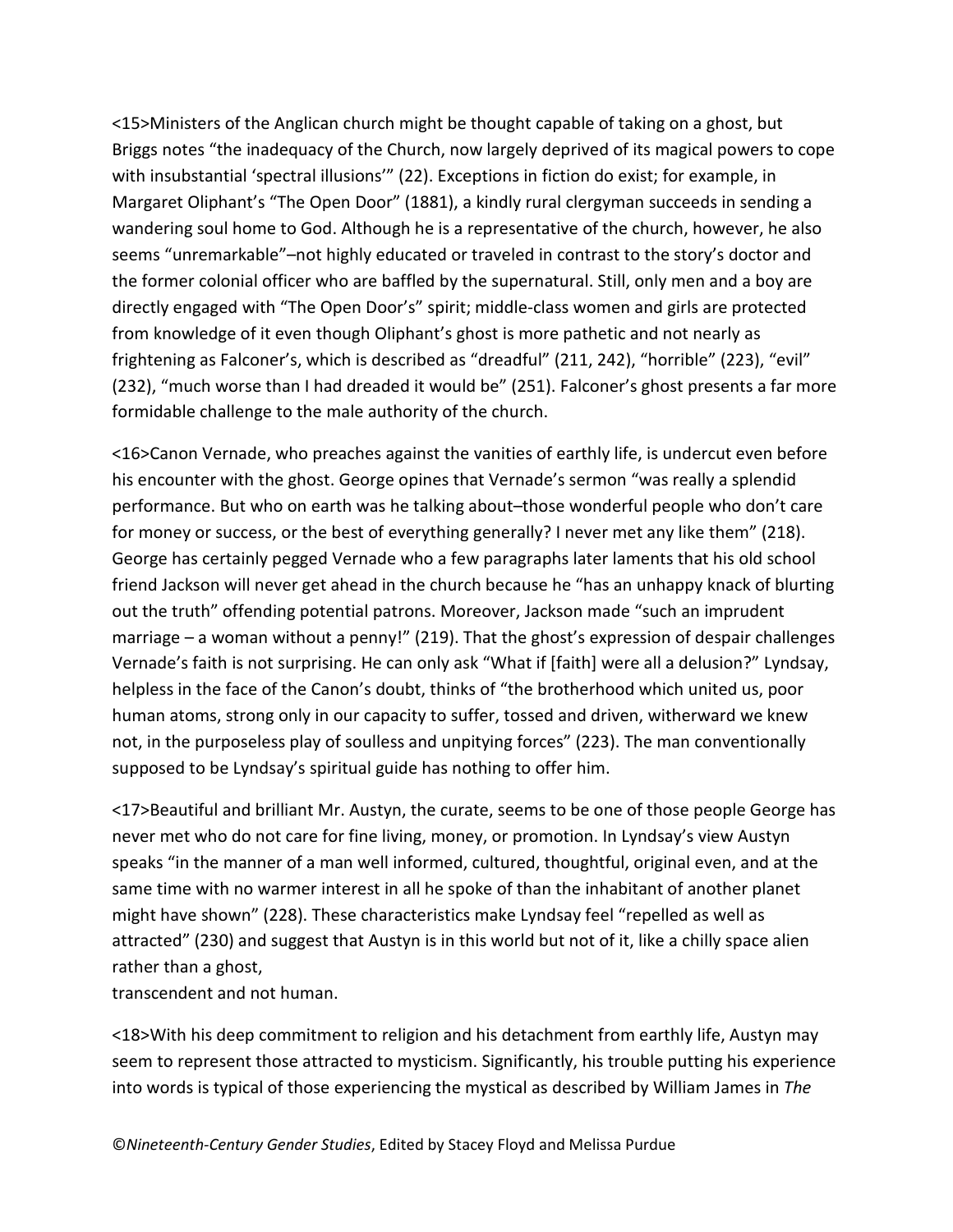*Varieties of Religious Experience* (1902) (290-91). Austyn "know[s] no words that could depict [the ghost and his reaction to it], no images that could suggest it; you might as well ask me to tell you what a new colour was like. . . " (231). Yet, though this experience is new, it affirms Austyn's already strongly held belief in a vengeful God, not unlike Mrs. Mostyn's: "Here the witness of science and of history is in accord with that of the Christian Church; their first manifestation of God is always of 'one that is angry with us and threatens evil.' . . . Many different voices call to us in this age of false prophets, but one only threatens as well as invites" (233). Austyn sees the ghost as evil and "hold[s] it at bay . . . with a great strain of the will and of course . . . in virtue of a higher power" (233). But Austyn is not an instrument of salvation: his vision of God as bully causes Lyndsay to think "I was hungering for bread; I was given a stone" (233). Both the canon's High Church worldliness and the curate's Low Church austerity are found wanting.

<19>Austyn's vision of God, as noted earlier, was precisely why some Victorians began to question orthodox doctrines. Mrs. Molyneux is presented as typical of those who seek a new revelation, think they have found it, become disillusioned and move on to another belief. At first, she is the subject of satire. George knows before reading it that Molyneux's letter says that [s]he has at last found the religion which she has been looking for all her life, and she intends to be whatever it is for evermore" (225). Initially, Molyneux is presented as a frivolous woman, repeating what she has been told with little analysis. Even as she claims that her religion desires "universal brotherhood," she reveals an attitude that would have disturbed J. S. Mill: "I have heard it said that it was a kind of spiritualism. On the contrary, it is very much opposed to it, and has quite convinced me for one of the wickedness and danger of spiritualism" (235). Her new religion avoids common religious difficulties by teaching

that is it is worse than useless to try and think of [God], far less pray to Him – because it is simply impossible. And that is quite scientific and philosophical, is it not? (237). He cannot be merciful or loving . . . because mercy and love are only human attributes; and so is consciousness too, therefore we know He cannot be conscious; and I believe, according to the highest philosophical teaching, He has not any Being. . . . Indeed, even to speak of Him as *He* is not right; the pronoun is very anthropomorphic and misleading. So, when you come to consider all this carefully, it is quite evident–though it sounds rather strange at first–that the only way you can really honour and reverence God is by forgetting Him altogether. (238)

<20>Her explanation parodies the ideas of "esoteric, intellectual and exclusive [occult] societies" that regarded spiritualism as "vulgar" and "naive" (Byrne 11) and attempted to create religions that would be "quite scientific and philosophical"[\(10\)](http://www.ncgsjournal.com/issue121/sutphin.htm%23note10) George who believes that "our first duty is to be as irreligious as possible–to believe in as little as we can, to trust in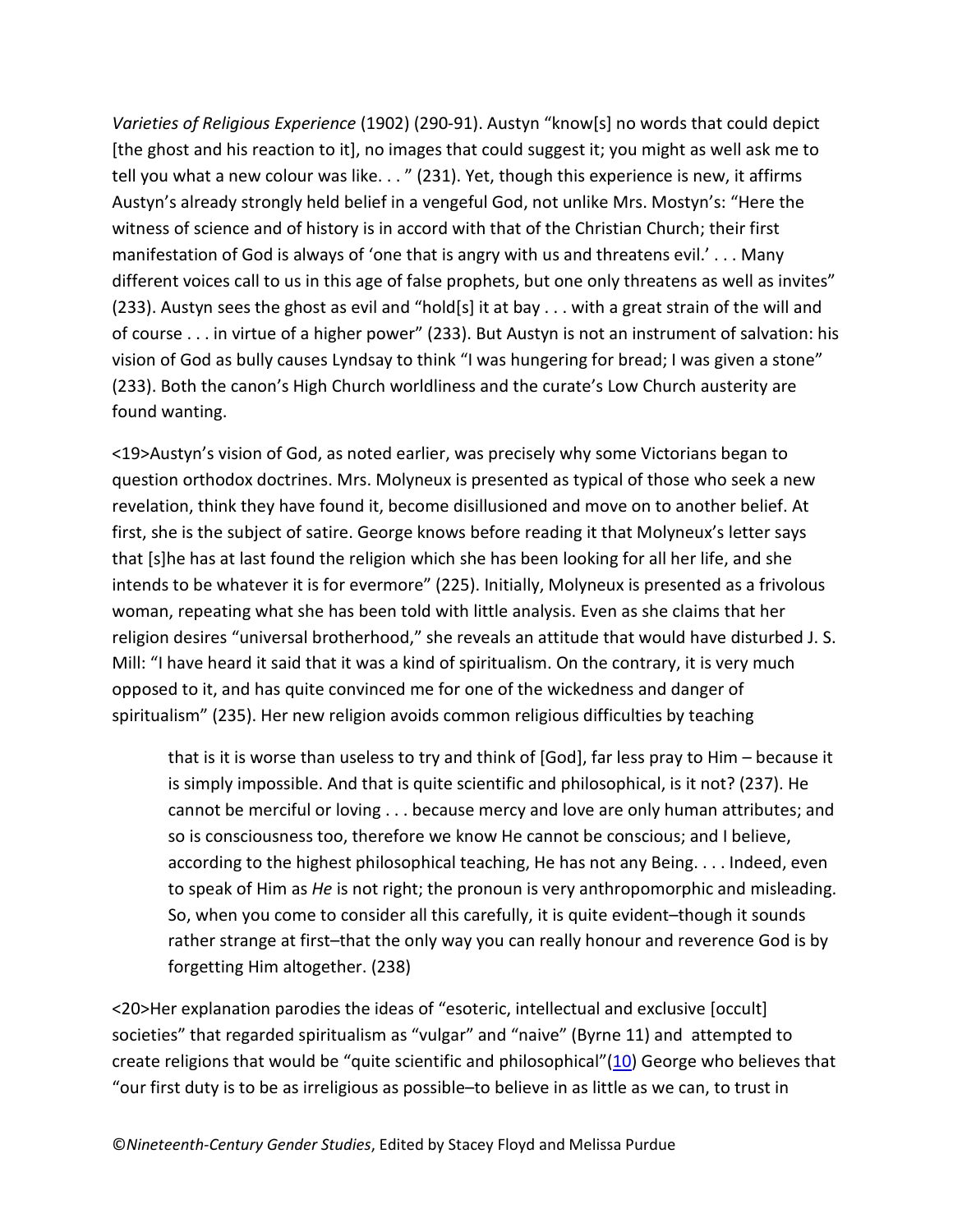nobody but ourselves" (238) hardly finds Molyneaux's new faith scientific. And what Lyndsay ironically calls their "symposium" does not enlighten him, suggesting that didactic, adversarial debate will not help people develop spiritually. The downplaying of mercy and love as "only human" again suggests a failure of sympathy that cannot meet Lyndsay's need for "bread."

<21>Mrs. Molyneaux is enlightened by her encounter with the ghost, but not in the way she expected. No longer frivolous, she tells Lyndsay that "[p]art of what I used to play with was true enough; it is all Maya,[\(11\)](http://www.ncgsjournal.com/issue121/sutphin.htm%23note11) a delusion, this sense-life–it is no life at all. The actual life is behind, under it all" (243). This revelation "brings such a want with it. . . . And now I have found my real self, now I am awake, I want much more, and there is nothing – only a great silence, a great loneliness like that in the [ghost's] face" (243). At this point of spiritual despair, she significantly turns to a person who lives a restorative faith rather than to a creed.

<22>Molyneaux's description of Cecilia does evoke the angel in the house: if every other resource failed, Cecilia could still be counted on because her "pity is so reverent, so pure" (244). Like a doctor, she would not see suffering as "disgusting or shocking . . . nor ridiculous nor grotesque." Like a saint, she would attend to "one's ugliest wounds" (344). In an explicitly sentimental gesture, Molyneaux points to a painting of "the Magdalene, kissing the bleeding feet upon the Cross" (244). This kind of image is echoed when Lyndsay first sees Cecilia at the railway station, holding a poor woman's baby and lit by the sunset, looking "like a new Madonna, holding the child of poverty to her heart" (344). Such conventional comparisons appear to promise only the cliché of ideal womanhood.

<23>Yet because Lyndsay's acute depression and need are convincing and because the other characters' creeds have failed to help him, the rhetoric of the story builds hope that Cecilia will offer something beyond the conventional. Carefully considered, even the biblical references are not as trite as they might appear, for rarely is a character of the late nineteenth century compared with both Magdalene and Madonna. That Christ suffers the "ugliest wound" and Mary Magdalene fills the role of saint/savior also suggests possibilities beyond the obvious hierarchies.

<24>The story subtly undercuts exalted images of Cecilia by denying her physical beauty. Cecilia's effect on others is difficult to explain in "material" terms and arises from her genuine interest in them. Lyndsay is so convinced by her direct but tactful expression of sympathy for his injury that he confides to her "the story that had never been told before" (346). Lyndsay has been both listener to and teller of other people's stories. As George notes, "Lyndy will never see the ghost; he is too much of a sceptic. Even if he saw it he would not believe in it, and there is nothing a ghost hates like that. But he has seen the people who saw the ghost, and he tells their several stories very well" (348). Although Lyndsay has not seen the ghost, he is certainly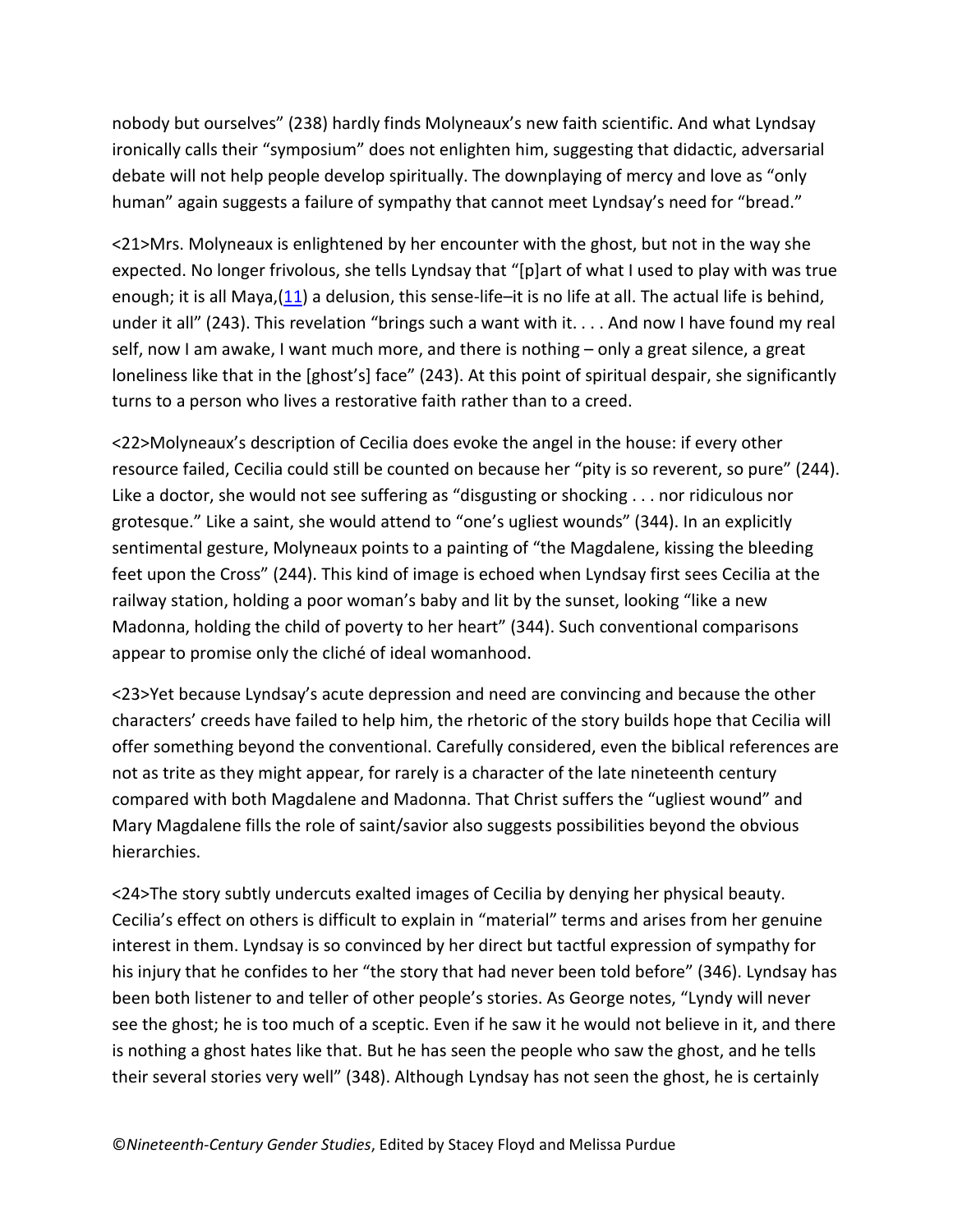haunted by his injury and his doubts, and the fact that he tells his previously untold story to Cecilia emphasizes the profound impression she makes.

<25>Ultimately, Cecilia *is* the angel who provides hope to Lyndsay, but she also avoids convention. The implications of angelic womanhood were not always carefully worked out in Victorian discourse. The respectable middle-class woman was supposed to be infinitely loving, yet many limits were set on her sympathy. Her sphere was typically supposed to be that of her own home, although increasingly, reformers suggested that women should take their traditional, caring qualities out into the wider world (Richardson). Certainly, people of Cecilia's class do not expect her to open her home to invalids, idiots, and alcoholics, guests of whom Lady Atherley specifically disapproves (228). Such behavior, as well as lending a field to Methodists for a camp-meeting (217) and making toffee on Sundays (216), marks Cecilia as odd (228) within her community.

<26>Far from idealizing women as angels, the story suggests that the angel – whether woman or man–is rare. Cecilia's rarity is remarked, even by the cynical George, who uses the language of spiritualism to introduce the story of her encounter with the ghost: "I am up to a delicate psychical investigation which requires the greatest care. The medium is made of such uncommon stuff, she has not a particle of brass in her composition. So she requires to be carefully isolated from all disturbing influences. $(12)$  I allow you [Lyndsay] to be present at the experiment because discretion is one of your strongest points. . . . Besides, it will improve your mind. Cissy's story is certain to be odd, like herself, and will illustrate what I am always saying" (250). In a sense, the story supports George's reading that people see the ghosts they expect to see since everyone has interpreted the ghost as a sign of what they already believe. Even Canon Vernade's disillusionment acknowledges the lack of conviction implied by his inconsistent rhetoric.

<27>If Cecilia is like others in seeing a ghost that fits her own perspective, she is capable of seeing beyond the conventional beliefs of others. Neither beautiful nor brilliant like Austyn, she sees what he cannot: an interpretation that challenges her initial fear. Cecilia and her story are odd because she is the only ghost seer to consider that "the more I thought, the more sad and strange it seemed that not one of those who saw it, not even Aunt Eleanor [Mrs. Mostyn], who is so kind and thoughtful, had had one pitying thought for it" (250). Cecilia is as terrified as the others, but instead of running from the ghost or praying against it, she responds to its need: ". . . I was not afraid any more, I was too sorry for it; its poor poor eyes were so full of anguish. I cried: 'Oh, why do you look at me like that? Tell me what I shall do'" (251). Cecilia, too, has trouble articulating her experience; she is not sure how the ghost communicates with her that it had led a wicked life and after death had found itself utterly alone. It "thank[s] her so meekly for speaking to it" and explains that it felt it must seek comfort from humans, but "the bravest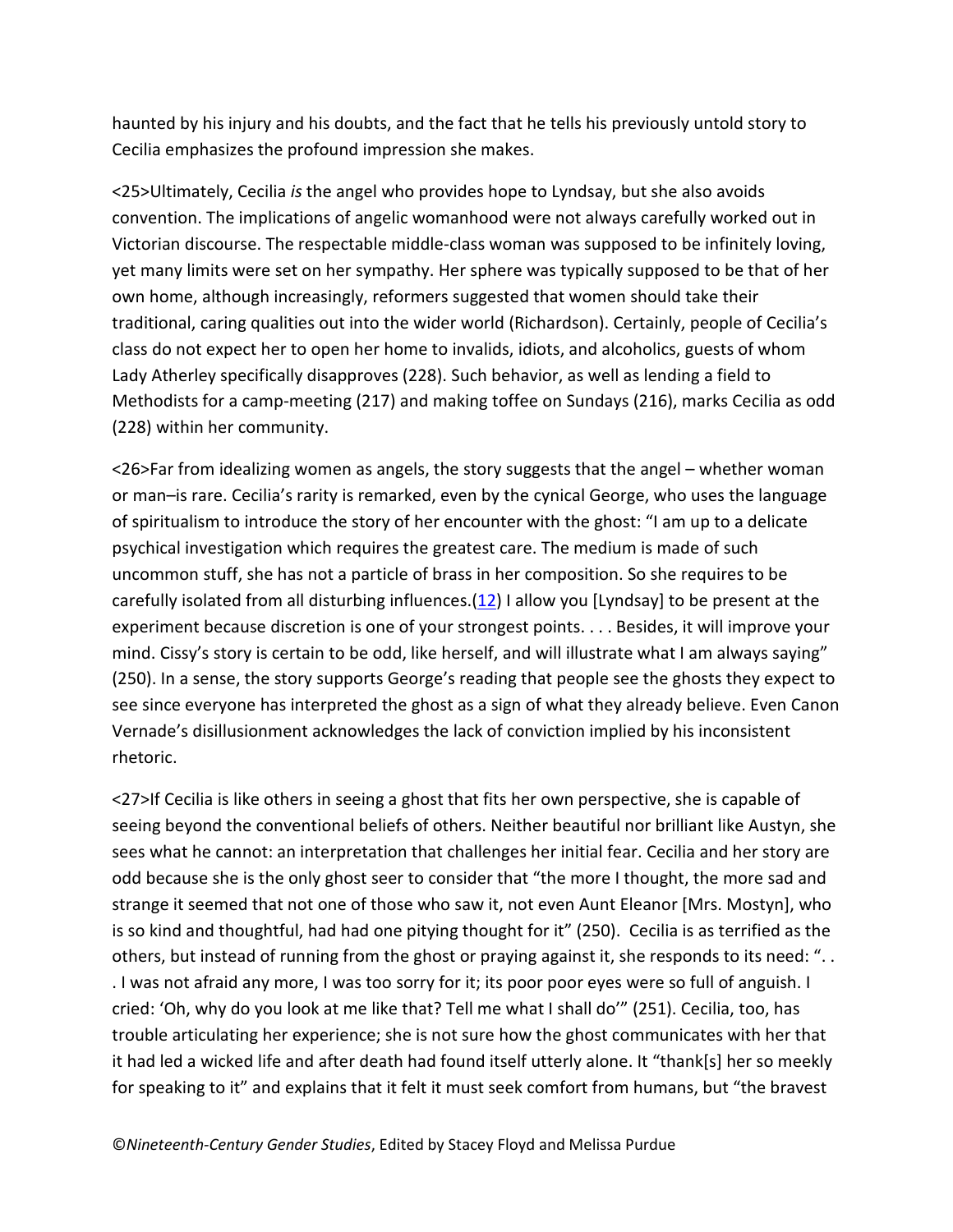and most benevolent rushed away in terror, or would not let it come near them" (253). Even as the spirit tells her that it does not know what God is and warns her that she risks her life by approaching, Cecilia embraces "the shadowy form . . . [and] I felt as if I were pressing to me . . . air colder than any ice, so that my heart seemed to stop beating, and I could hardly breathe." Gradually, however, the ghost "grow[s] less chill. And at last it spoke, and the whisper was not far away, but near. It said: 'It is enough; now I know what God is!'" (253). Cecilia believes the ghost is now free of torment and "will trouble you no more" (253). George's interpretation is still that "visions are composed by the person who sees them. Nothing could be more characteristic of Cissy than the story she has just told us" (254). George's version makes sense rationally and psychologically. His pronouncement leaves open the possibility that the ghost is a projection of human fears and desires as many critics have argued is true of a far more famous ghost story at the end of the century: Henry James's *The Turn of the Screw* (1899).

<28>Falconer's story points up an important question infrequently emphasized in the discussion of *Turn*, a question related to the well-known debate on whether the ghosts are real or projections of the governess narrator. Martin Scofield claims that the psychological interpretation has "carried the day" (100), but critics continue to argue about James's equivocally stated intentions, the evidence in the text, and ways in which the story may be about interpretation itself. Given the traditional dismissal of ghost stories as "merely entertaining," *Turn's* equivocation is probably necessary to warrant so much critical attention. In 1958 R. P. Blackmuir assumed that if "the ghosts are 'real,' the story must be "frivolous" (169), and many critics since then appear to share that view. Yet *Turn* may be a ghost story with serious spiritual implications, made more obvious by reading it with *Cecilia.* In the interests of examining the spiritual debates of the period, we can assume that the ghosts are the kind of manifestations reported by the Society for Psychical Research, reports that James studied (Roellinger). Critics have pointed out that James attempted to make his ghosts like those in the reports: they are essentially passive, leaving the viewer and readers to interpret their significance. Whether the governess sees the ghosts because she is particularly sensitive to such phenomena or whether she imagines them, the way in which she interprets them remains the same: she never considers them anything but evil.

<29>One explanation for this lack of nuance in her perspective may be that her story is set in the 1840s before spiritualism became widely popular. Even then, however, folklore and popular fiction suggested other possibilities: ghosts were often thought to return to right a wrong or with helpful information for the living. The governess's genteel upbringing may have taught her to discount such popular material, and she has not changed her perspective at a more mature age, when she gives the frame narrator her manuscript. Moreover, as a clergyman's daughter, she might be expected to abide by the orthodox Anglican doctrine that ghosts do not haunt the living, but she has no trouble believing that the figures she sees are genuine manifestations of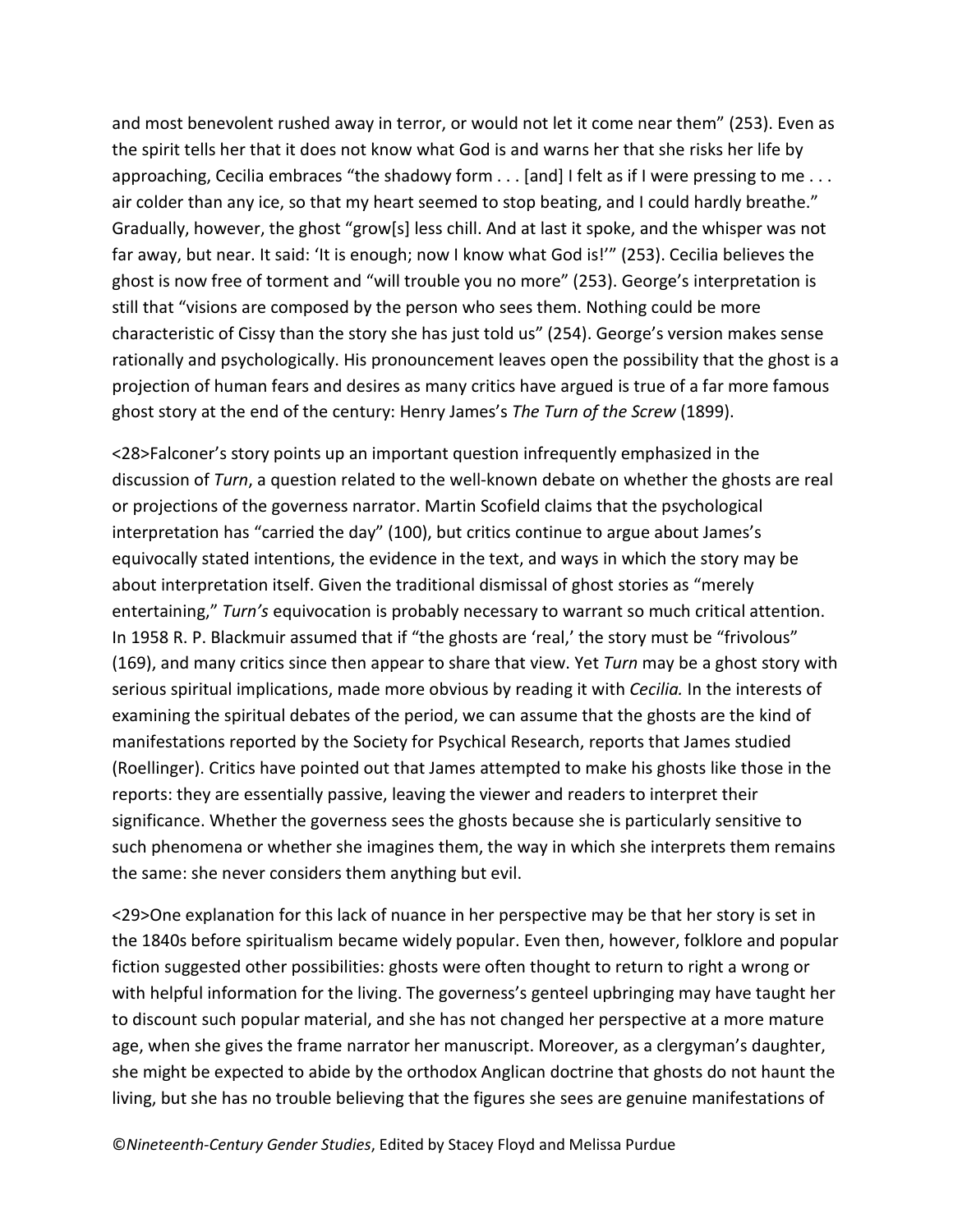the dead. Her readiness to demonize the ghosts is ignored by most critics, except for a few brief comments. Ned Lukacher brings up the governess's "strange predisposition to despise her precursor as one of the most disturbing features of her illness" (120). T. J. Lustig also notes that "[t]he governess shows little compassion for the 'infamous' predecessor she constructs from the shadowy details provided by Mrs. Grose. She is in fact unique amongst James's ghost-seers [in other stories] in viewing the spectral as a manifestation of unmitigated evil" (xxiv).

<30>While any reading of this highly complex fiction must be reductive, in the context of the spiritual, gender, and class discourses of the day, a compelling interpretation is that the governess does indeed see ghosts and reads them according to her absolute values. The ghosts' crossing lines of sexual propriety and class seem, as Bruce Robbins suggests, to be at the root of her horror of them (201-03). Her lack of feeling for Miss Jessel is particularly odd since the governess's own observations and language imply that Miss Jessel should be a recipient of sympathy: she seems as sad as the ghost in *Cecilia.* At one point, the narrator sees the apparition of Miss Jessel seated on a staircase "her body half-bowed and her head, in an attitude of woe, in her hands" (42). Given this description, the governess's later reference to her as "the most horrible of women" (57) is strikingly hyperbolic. When the narrator sees Miss Jessel in the school room, the language although melodramatic, hardly supports her denunciation, instead emphasizing Jessel's "indescribably grand melancholy . . . haggard beauty and . . . unutterable woe" (57). However, the governess's lack of sympathy may arise from her status as a young woman from a family living in genteel poverty. Although she is virtually the head of the household at Bly, she has no traditional authority. The only power she has is vested in her respectability. That being the case, she cannot afford to sympathize with Miss Jessel and demonizes her in order to assert her own contrasting moral purity, even as she expresses her sense of being an intruder.

<31>Cecilia, far from being an intruder, is an invited guest and a member of the same land owning class as the Atherleys and Lindsay. Perhaps her sympathy for the Other is possible because she does not have to worry about status as the nameless governess in *Turn* does. Cecilia, a well-to-do married "lady" wears "delicate" gloves and a fur trimmed cloak even as she takes care of a working-class woman's baby. While the master's absence in *Turn* gives the governess only an equivocal authority, Cecilia's husband's frequent absences and her power to make decisions without asking permission give her freedom for her charitable projects. Class privilege does not save her baby, who died years before, but she can use her wealth and status to try to help others. George does suggest that Cecilia represents a potential disruption of class hierarchy: "Cissy is accustomed to look upon a servant as something to be waited on and taken care of" (187). While such caring is not systemic equality, it does indicate Cecilia's capacity to see servants as individuals who sometimes need care, not just invisible Others (like ghosts)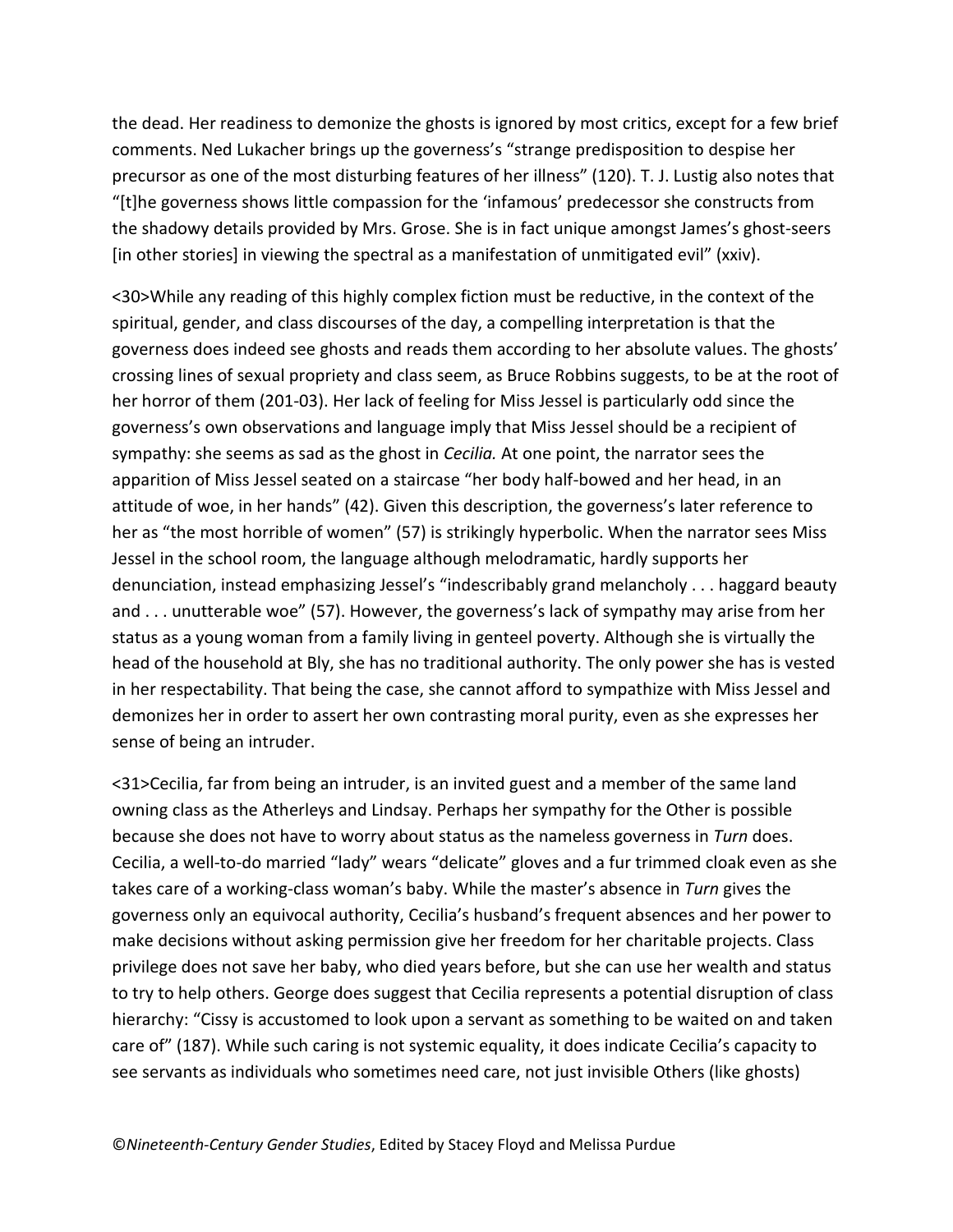whose work is mystified (like women's). Still, Cecilia's class status empowers her in ways that *Turn's*governess cannot share.

<32>Class status is embedded in the narrative structure and characterization as well. Servants do not have gospels attributed to them. The kitchen maid reacts hysterically to the falling plaster she thinks is the ghost, and the cook Mrs. Mallet's amusingly breathless monologues support a long tradition of superstitious and comic servants. The story makes clear, however, that the Atherleys are dependent upon their servants and that Cecilia is being called in to handle a domestic crisis as well as a spiritual one.

<33>That class considerations motivate James's governess and that they are implicit rather than openly expressed is understandable. More difficult to comprehend is why she never frames her crisis as a Christian might be expected to do. She never calls on God to aid her or prays for strength. She even avoids going to church. Since the governess believes that the ghosts are in hell and want to impose a similar fate on the children, it seems likely that she would invoke supernatural powers to combat them, but she seems to face the challenge unaided. This significant absence in the text may be, as Mark Steensland argues, evidence of the governess's assuming the savior role herself, "not allowing Christ to act through her to save [the children] (458), but it might suggest that both angel in the house ideology and conventional Christian beliefs are inadequate to the task of dealing with spirits. It could be argued that both ideologies fail to help the governess interpret the ghosts in ways that would elicit her sympathy. Most critics, including Steensland, accept her assessment of the ghosts' evil, however they interpret the ghosts' origin, which suggests that while critics know about spiritualism's influence on the story, they do not take it seriously, perhaps because the governess herself has not apparently experienced those influences.

<34>Although Falconer's story, like James's, leaves open the possibility that the ghosts are not "real," it suggests that seeing ghosts as simply evil is misleading. Cecilia, living her fictive life in an era when spiritualism's influence is widely felt, seems to be a better "reader" than James's governess. Her role also suggests the power that women sometimes achieved through spiritualism as she even influences the cynical George. Lyndsay notes a difference between George's interpretation of Cecilia's narrative and his interpretation of the other characters' accounts, a difference that reminds us that George's role is not entirely to debunk the supernatural: "But there was a tone in his voice I had heard once–and only once–before, when, through the first terrible hours that followed my accident, he sat patiently beside me in the darkened room, holding my hot hand in his broad cool palm" (254). If George does not usually take this tone with Lyndsay, he continues to express his sympathy in unobtrusive ways, such as a gentle touch (189), revealing that he is not opposed to Cecilia's vision. When asked to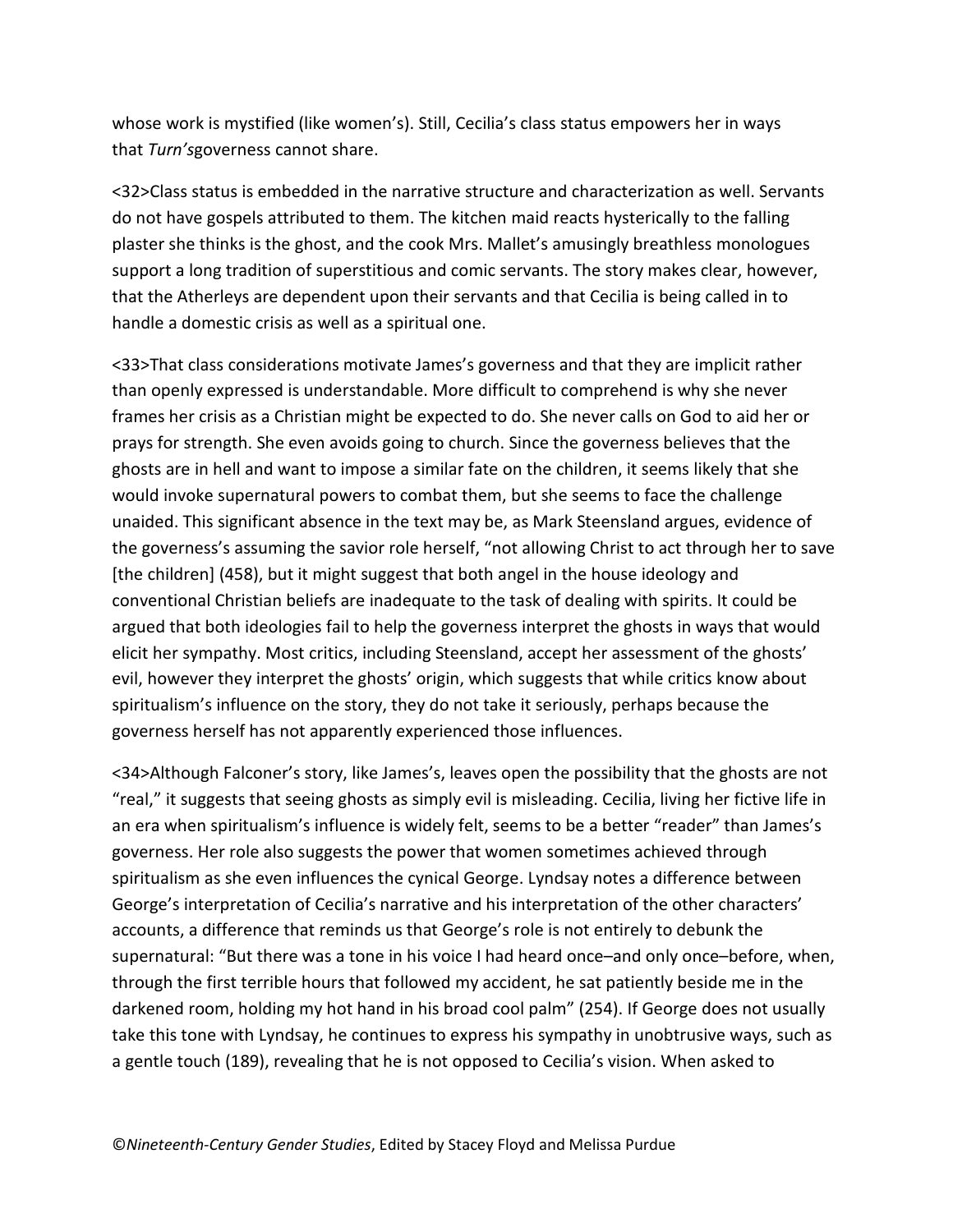"explain the miracle of [Cecilia's] existence . . . Atherley was silent" (254). He cannot debunk the spirituality she expresses and in fact, when he offers Lyndsay help, he confirms her gospel.

<35>Cecilia's success with the ghost vindicates attributes traditionally considered feminine, a vindication that could support an argument that Falconer's story does not demystify angel in the house rhetoric. *Turn* might seem more of a challenge to this rhetoric because most readers agree that the governess fails to save her charges. However, although the governess tries to take on the salvific angel role, she is deeply invested in male authority: she wants to impress the absent "master." Cecilia's interpretation of the ghost challenges male dominated scientific and religious discourses, supporting Jenny Uglow's point that conventional masculine authority is powerless to deal with ghosts in Victorian women's stories (xvii). Angel in the house ideology operates within conventional masculine authority, which includes the punitive religious doctrines Cecilia refutes.

<36>The failure of masculine authority does not mean that men are incapable of experiencing Cecilia's revelation. Although Lyndsay romanticizes Cecilia as a "miracle," the story makes clear that the qualities she represents are not those of all women and are demonstrated by some men, and not only men of ambiguous gender like Lyndsay. George, for all his bluster, seems more capable of compassion than the other conventional characters of both sexes. Nor does Cecilia seem angelically self-sacrificing or self-deprecating. She initially feels that the ghost's coldness will kill her, but she has come through the experience brisk and light of step (253), confirmed in the spiritual path she has chosen.

<37>Readers disappointed by the limits of science and repelled by a doctrine of eternal suffering would likely have been moved by Cecilia's inclusive understanding and compassion. According to Peter Rowland, most reviews were positive. On the negative side, the religiously and politically conservative George Saintsbury thought the story typical Christmas fare "watered down," and considered George "an intolerable creature" (qtd. in Rowland 198-99). Charlotte Young thought it "a pity that so fine a book . . . should be injured by the entire absence of Christianity" (qtd. in Rowland 207), and a "Lady A," quoted in Falconer's diary, wanted Cecilia to be "more truly perfect, more truly Christian" (qtd. in Rowland 200). However, the book sold well, and the *Scotsman, The Anti-Jacobin,* and the *Spectator* all approved, the latter stating that the work was not overly polemical (Rowland 196). One of Falconer's best friends wrote to tell her that a guest had said that *Cecilia* "has been a baptism to me . . . a message to the world," and Archibald Grove, editor of the *New Review*, thought it "welling over with the best spirit of the age!" (qtd. in Rowland 200). The "spirit of the age" was represented by a search for new spiritual revelations as well as for new science and technology and for workable negotiations between these systems of meaning. A comment from Falconer's diary indicates that she was engaged in the sort of negotiation Byrne describes when she responds to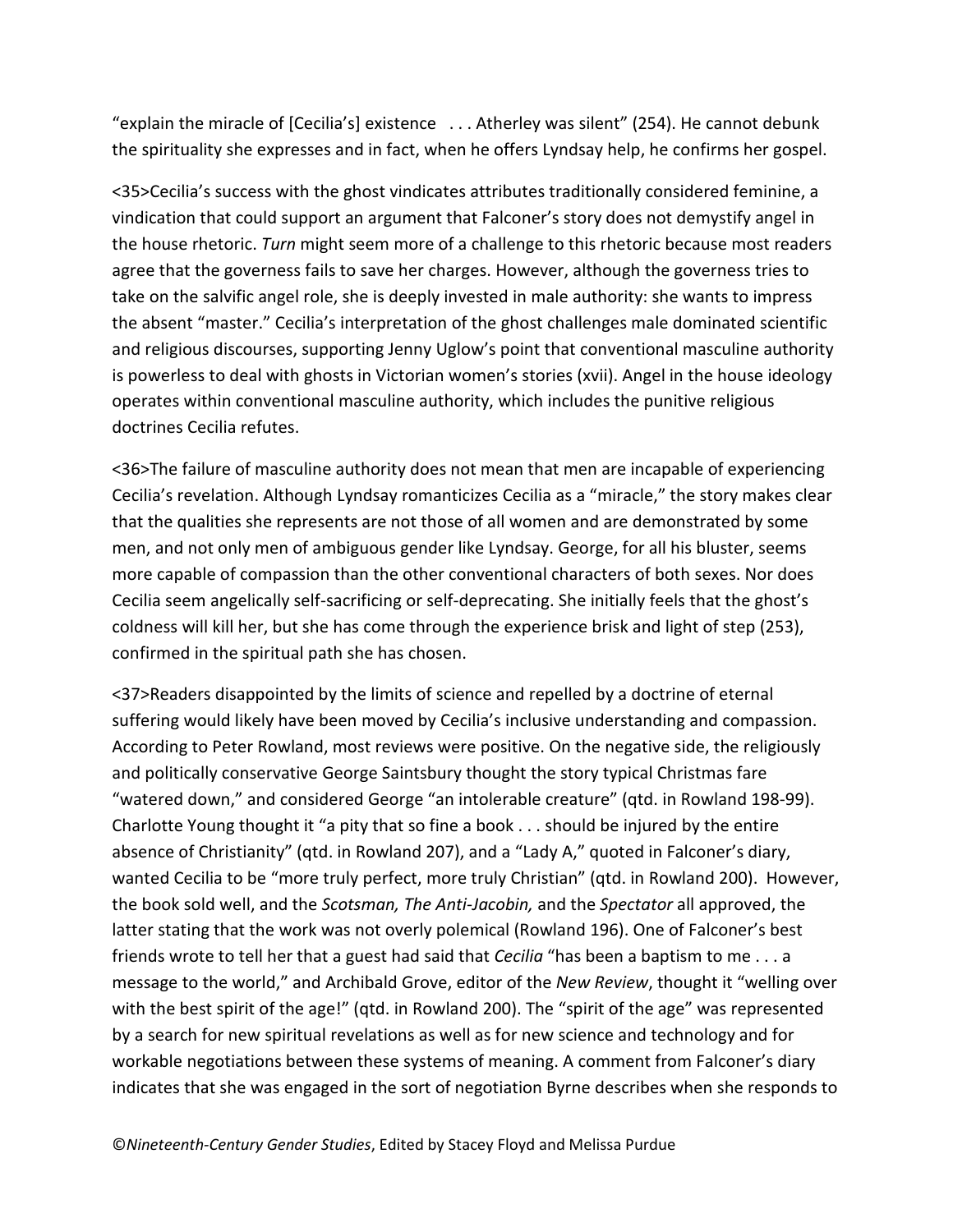"Lady A," "But was [*Cecilia*] not Christian? I meant it to be. Where else could you find so much love?" (qtd. in Rowland 200).[\(13\)](http://www.ncgsjournal.com/issue121/sutphin.htm%23note13) Cecilia (and Falconer) seem to be trying to synthesize Christianity with some of the beliefs about the afterlife that spiritualism helped to make popular. *Cecilia* is moving because it works aesthetically and rhetorically to win sympathy for both doubters and demonized Other in response to a more categorical doctrine of good and evil.

<38>If Cecilia's belief in the power of human goodness seems naive, it is worth remembering that William James argued that religions should be "valued according to their fruits," their consequences in the world (21; 186). This is not to deny that most characters in *Cecilia de Noel*are very much concerned with consequences in an afterlife as were (and are) many spiritual seekers. Belief in the spiritual power of human compassion and its consequences in the material world is also an orthodoxy with questionable premises not precluded by *Cecilia de Noel,* which depicts many failures of sympathy. Cecilia never claims that the fruits of her belief are easily attained. The Victorians and their heirs were certainly aware of the so-called "ape and tiger" (Tennyson 118; 28) attributes of humans. This knowledge did not erase all hope, however, or all interest in the ways in which belief informed consequences. *Cecilia's* "gospel" was designed to appeal to those who were struggling to negotiate a humane and ethical faith.

<39>In this struggle, spiritualism clearly played a part. I am not suggesting that Cecilia is presented as a spiritualist, only that her gospel has affinities with spiritualist teaching regarding the soul's progress after death and the value of good works (Byrne 101). Significantly, Cecilia wants the spirit to tell her what to do for it, not what to believe about it. As Mrs. Molyneaux says, "It is not what [Cecilia] believes, it is what she is" (243).

<40>In a departure from spiritualist teaching, the ghost does not return with the purpose of instructing the living; instead, the living person helps the ghost. However, the encounter is instructive to Cecilia, affirming her belief in love and good works, and is instructive to her hearers as well. George's idea that Cecilia's story "will improve [Lyndsay's] mind" (250) has more meaning than he originally intended. The real question in this story is not so much whether ghosts have agency as whether the living do. Lyndsay has felt powerless, but Cecilia's actions indicate that he does not have to hold a particular doctrine (like Mrs. Mostyn) or have a particular vocation (like the doctor) to aid others. Spiritualist belief in the power for communication between living and dead empowered the dead in some ways, but may have been particularly popular because it empowered the living who felt helpless when faced with loss and absence.

<41>Whether interpreted as supernatural or psychological or both, *Cecilia de Noel*, like the ghostly in late Victorian fiction more generally, offers opportunities for understanding the stakes in the period's religious debates. Falconer's little-known story, which explicitly takes on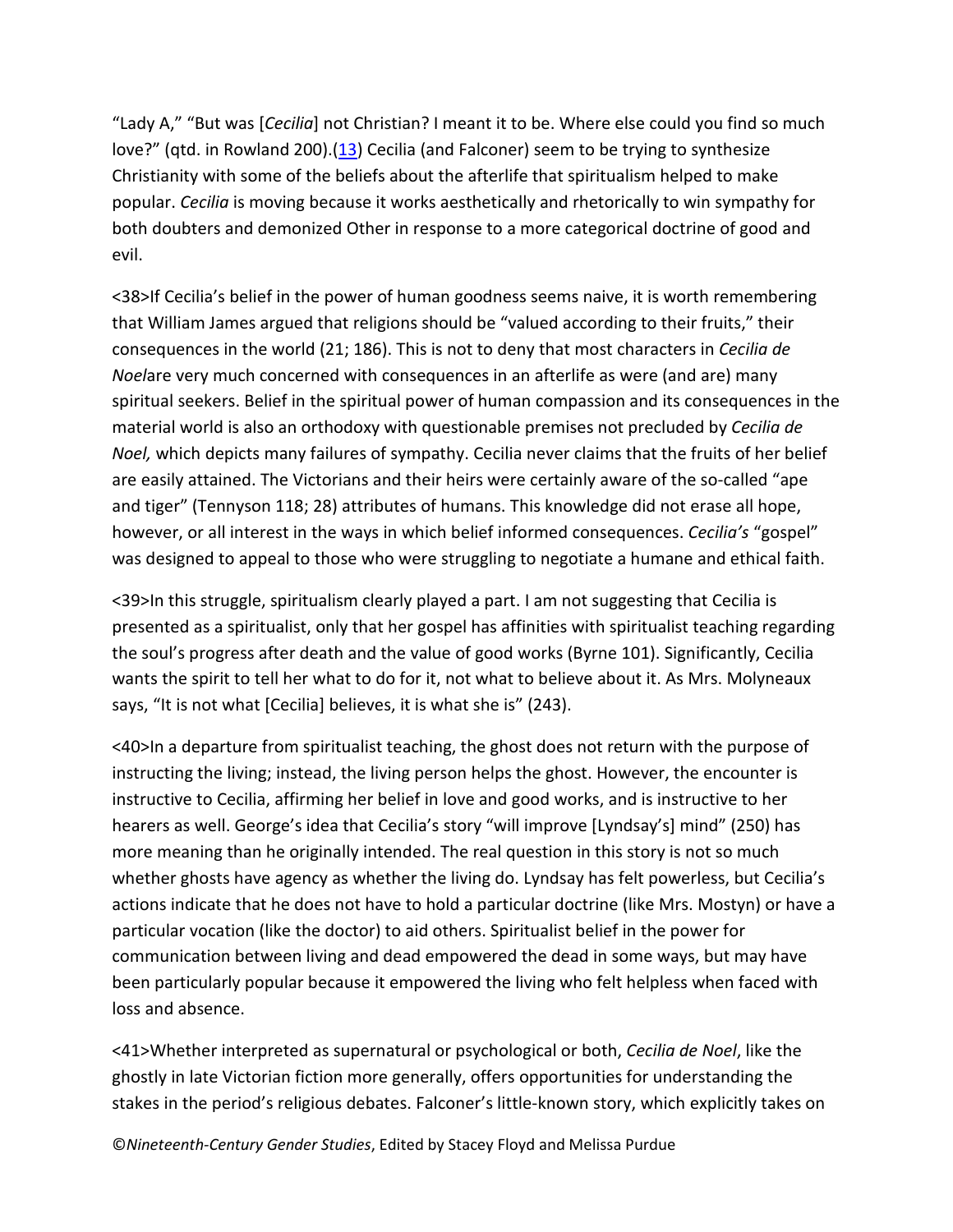these issues, increases awareness of the possible religious implications in other ghost stories of the time, such as "The Open Door" and *The Turn of the Screw*. Falconer doubted that *Cecilia de Noel*would be popular or that most readers would understand it (Rowland 187). While the present reading does not exhaust the story's possibilities, it would have appealed to an audience at the time who were involved in and affected by some of the most profound discussions of life's meaning. *Cecilia* still speaks to those interested in teasing out the complicated threads of the past's discourse on spiritual questions.

### Endnotes

(1)Two famous literary works of the mid-to-late Victorian period depict spiritualism and spiritualist healing in an unfavorable light: Robert Browning's "Mr. Sludge, 'The Medium,'" and Henry James's *The Bostonians.*[\(^\)](http://www.ncgsjournal.com/issue121/sutphin.htm%23return1)

(2)See Briggs. For a recent argument on the ghostly in Modernism, see Noakes. Numerous collections of Victorian and early twentieth-century ghost stories are available: see Cox and Gilbert; Collings and Davies; Dalby. $($ <u>^</u>)

(3)For extended discussions of Victorian/Edwardian scientific and spiritual issues, including people prominent in psychic research, see Blum, Owen, and Warner. See also Diakoulakis; Ferguson; Grimes; Noakes. For sources on the exploration of the spiritual/supernatural at the turn of the nineteenth century and the present, including UFO phenomena, see Kripal; for sources on alternatives to materialist science, see Miller. $(\triangle)$ 

(4)Byrne confines her study to the English Anglican Church, a limitation appropriate to an analysis of *Cecilia de Noel* since its Christian characters are English Anglicans. She argues that spiritualist ideas were incorporated in popular thought in the late nineteenth century and influenced Anglican doctrine most significantly in the context of World War I. On Dissent and spiritualism, see Owen 15-16; 21-22; "At Home with the Theobald Family," 75-106. $($ ^{\wedge})

(5)For discussion of the issues surrounding women, power, and Victorian spiritualism, see Dickerson; Grimes, especially ch. 4 "Ghostwomen, Ghostwriting" 83-109); Owen; Warner. In "Professions for Women" Woolf referenced the title of Coventry Patmore's popular poem *The Angel in the House* to describe the supposedly ideal, self-sacrificial woman of Victorian domestic ideology. See also Ellis's *The Women of England*, a popular conduct book that recommended selflessness to middle-class women and asserted their power to serve as moral monitors for the men in their families. $(^{\wedge})$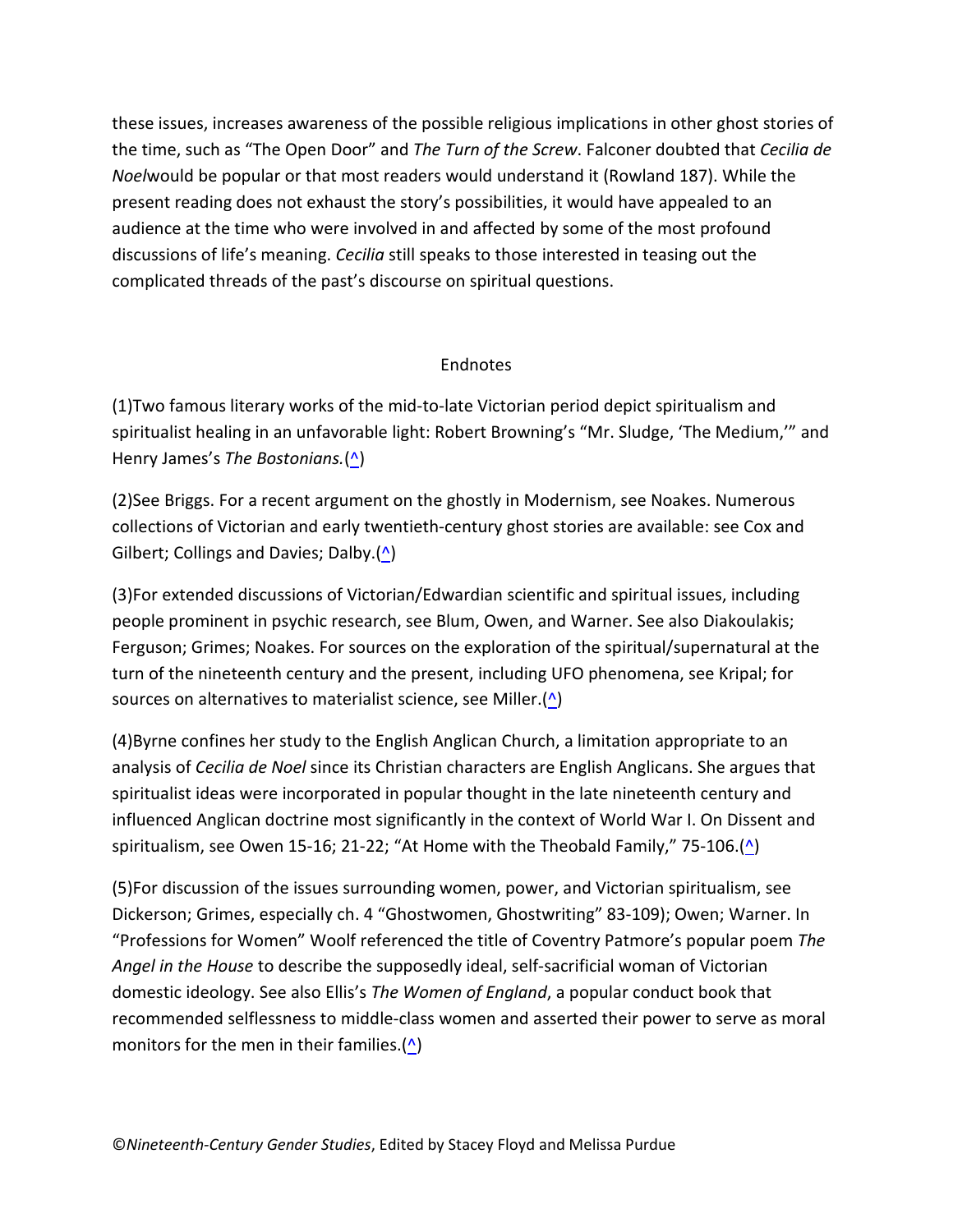(6)According to Makala, women wrote far more ghost literature than men did. Her introduction provides an excellent summary of attitudes and theories about ghost literature and gender. *Cecilia de Noel* is not part of her study, probably because it is not particularly Gothic.[\(^\)](http://www.ncgsjournal.com/issue121/sutphin.htm%23return6)

(7)Concepts of universal salvation are attributed to Origen (c. 186-c.255), Gregory of Nyssa (c. 335-c.395), and Catherine of Genoa (1447-1510). For a discussion of whether Origen originated the concept and the possible influence of Syrian philosopher Bardaişan (c.154-c.222), see Ramelli. Byrne claims that Spiritualists did not cite early scholars but usually argued from the information they received from the dead (107-08). Two famous nineteenth-century literary examples of belief in universal salvation, which Byrne does not mention, predate the popularity of spiritualism: See Charlotte Bronte's *Jane Eyre* chs. 6, 70 and Anne Bronte's *The Tenant of Wildfell Hall* chs. 20, 177, 178. See also Barker 580-81. The Brontes' ideas seem to come from inner conviction rather than religious sources. $($ <u></u> $\wedge$ )

(8)I have not found literary criticism of *Cecilia de Noel*. Due to space considerations, the present discussion does not develop fully the class and gender implications of the story, nor its use of comedy. See Rowland's biography of Falconer for information on publication and reception. For more of Falconer's work, see Rowland's *Collected Stories.* References to *Cecilia* in this discussion are from Dalby.[\(^\)](http://www.ncgsjournal.com/issue121/sutphin.htm%23return8)

(9)See "Latest Intelligence" and Byrne 54-55. $(\triangle)$ 

(10)See Owen's *The Place of Enchantment* for discussion of the major occult societies and their differences from spiritualism, especially their exclusivity and hierarchy as opposed to the wide popularity and democratic tendencies of spiritualism. $($ <u>^</u>)

(11)This reference to "Maya" (Sanscrit) indicates the influence of Hinduism and Buddhism in the search for religious revelation outside Christian traditions. "Maya" is variously defined in different traditions, but Mahayana Buddhism teaches that material reality and experience obscure "cosmic consciousness" (Goudriaan).[\(^\)](http://www.ncgsjournal.com/issue121/sutphin.htm%23return11)

(12)George alludes to the claim by mediums and their supporters that adverse influences–such as the skepticism of séance participants–might interfere with the ability to contact spirits (Owen 62, 82). $($ <u>^</u>)

(13)With characteristic humor and self-deprecation, Falconer undercuts the moving scene in which she explains the story's meaning more fully and Lady A's eyes fill with tears: "Afterwards I am less gratified when I learn that they filled with tears when dry-rot was discovered in her husband's yacht" (qtd. in Rowland 2000).[\(^\)](http://www.ncgsjournal.com/issue121/sutphin.htm%23return13)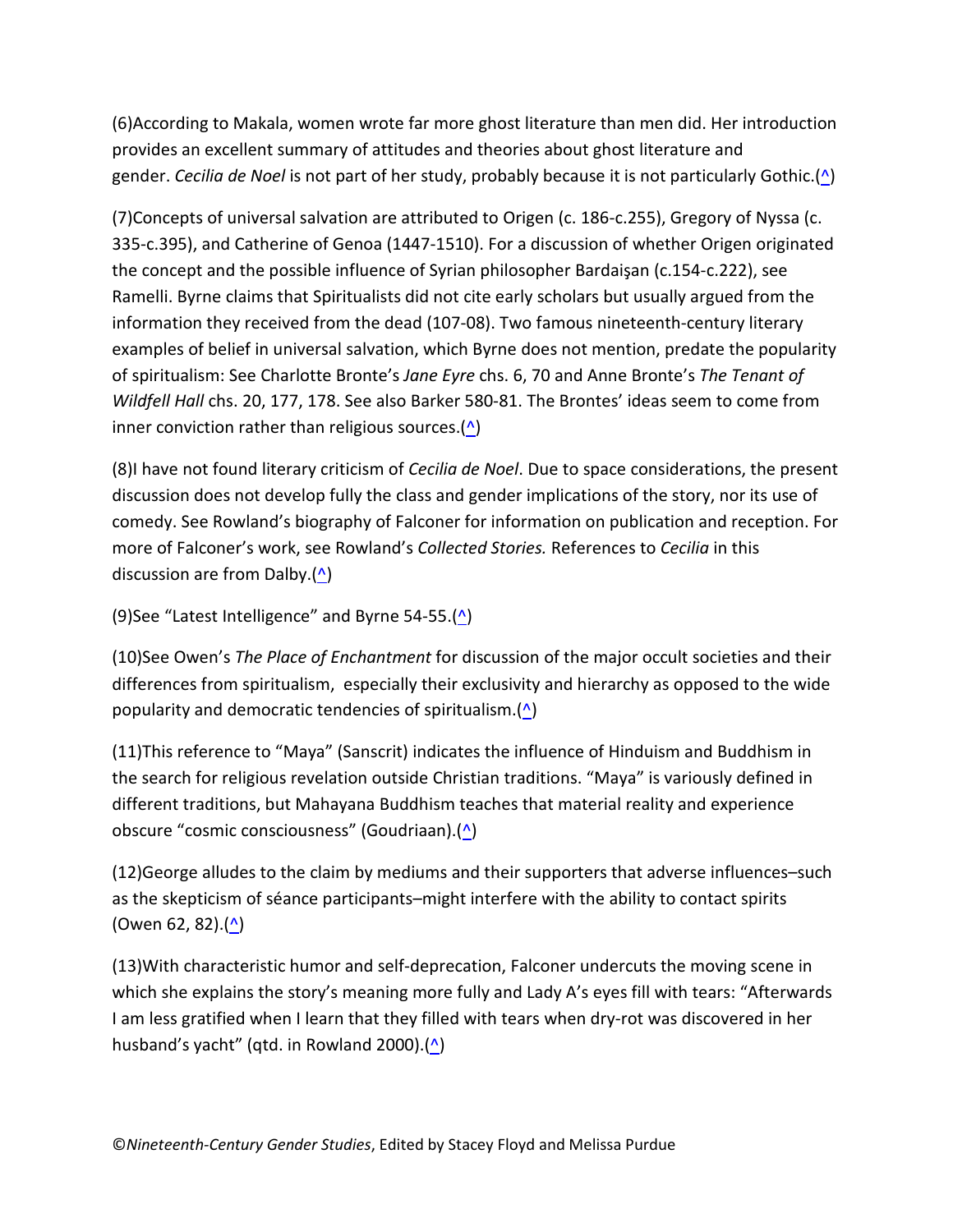#### Works Cited

Barker, Juliet. *The Brontes*. New York: St. Martin's, 1994. Print.

Blackmuir, R. P. *Studies in Henry James*. 1958. New York: New Directions, 1983. Print.

Blum, Deborah. *Ghost Hunters: William James and the Search for Scientific Proof of Life After Death.* New York: Penguin, 2006. Print.

Bown, Nicola, Carolyn Burdett and Pamela Thurschwell, eds. *The Victorians and the Supernatural.* New York: Cambridge UP, 2004. Print.

Briggs, Julia. *Night Visitors: The Rise and Fall of the English Ghost Story.* London: Faber, 1977.

Bronte, Anne. *The Tenant of Wildfell Hall.* 1849. Ed. Stevie Davies. New York: Penguin, 1996.

Bronte, Charlotte. *Jane Eyre*. 1847. Ed. Stevie Davies. New York: Penguin, 2006.

Browning, Robert. "Mr. Sludge, 'The 'Medium.'" 1864. *Browning: Selected Poetry.* Ed. Daniel Karlin. New York: Penguin, 1989. 204-46. Print.

Byrne, Georgina A. *Modern Spiritualism and the Church of England 1850-1939.* Rochester, NY: Boydell, 2010. Print.

Collings, Rex and David Stuart Davies, eds. *Classic Victorian and Edwardian Ghost Stories.* Ware, UK: Wordsworth, 2007. Print.

Cox, Michael and R. A. Gilbert. *The Oxford Book of English Ghost Stories.* Oxford: Oxford UP, 1986. Print.

Dalby, Richard, ed. *Victorian Ghost Stories by Eminent Women Writers.* New York: Carroll and Graf, 1988. Print.

Diakoulakis, Christopher. "William James: Belief in Ghosts." Kontou and Willburn 181-96. Print.

Dickerson, Vanessa D. *Victorian Ghosts in the Noontide: Women Writers and the Supernatural.* Columbia, MO: U of Missourie P, 1996. Print.

Doyle, Arthur Conan. *The History of Spiritualism.* Vol. 2. London: Cassell, 1926.

Ellis, Sarah Stickney. *The Women of England.* London: Fisher, 1839. Print.

Falconer, Lanoe [Mary Elizabeth Hawker]. *Cecilia de Noel.* 1891. Dalby 185-254. Print.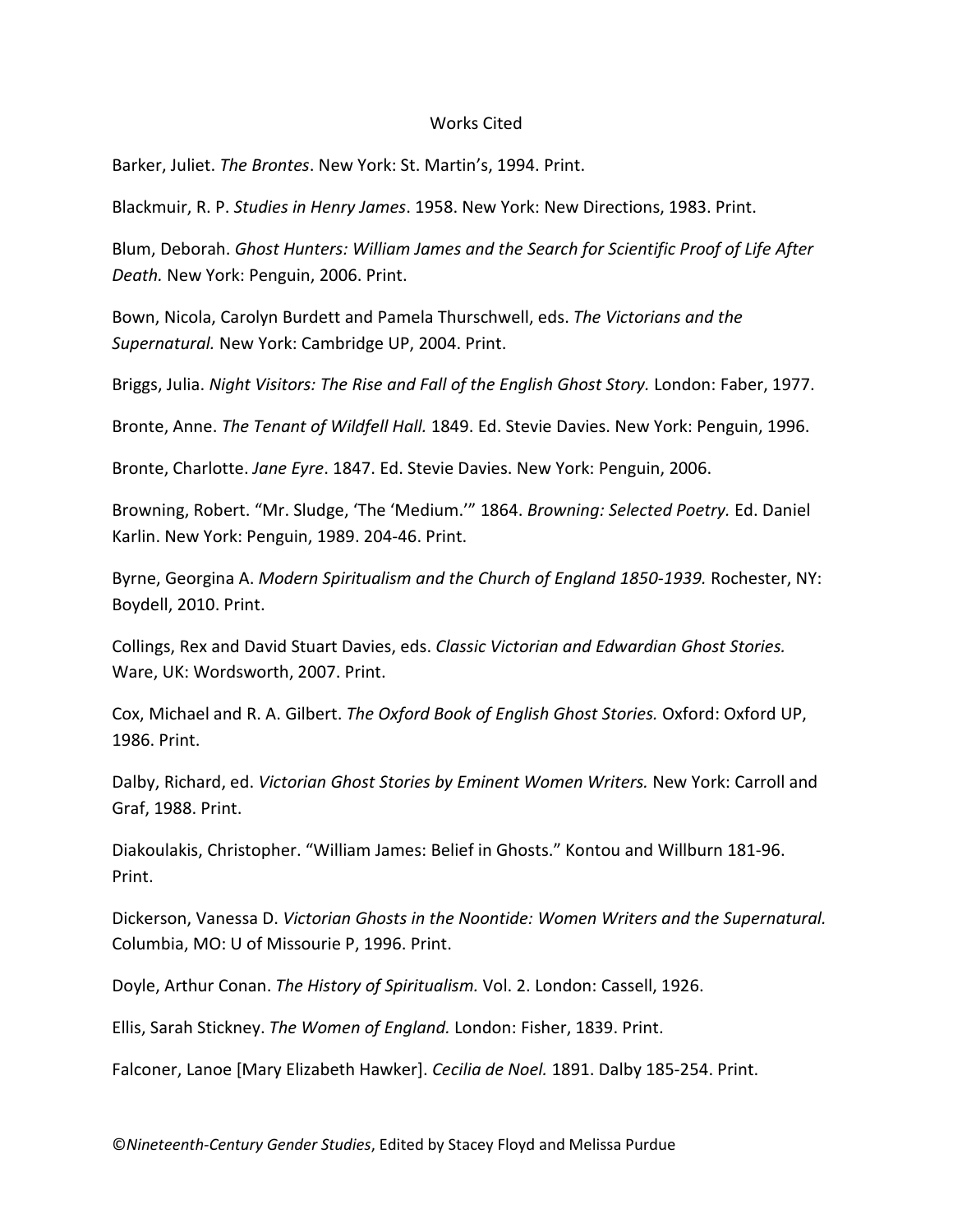Ferguson, Christine. "Recent Scholarship on Spiritualism and Science." Kontou and Willburn 19-24. Print.

Gilbert, Geoffrey. "The Origins of Modernism in the Haunted Properties of Literature." Bown, Burdett and Thurschwell 239-57. Print.

Goudriaan, Teun. "Maya." *The Encyclopedia of Religion*. Ed. Mircea Eliade. Vol. 9. New York: Macmillan, 1987. 297-98. Print.

Grimes, Hilary. *The Late Victorian Gothic: Mental Science, the Uncanny, and Scenes of Writing.*Farnham, UK: Ashgate, 2011. Print.

James, Henry. *The Bostonians.* 1886. London: Penguin, 1984.

—. *The Turn of the Screw and Other Stories.* 1899. New York: Oxford UP, 1992. Print.

James, William. *The Varieties of Religious Experience.* 1902. Ed. Matthew Bradley. Oxford: Oxford UP, 2012.Print.

Kerr, Douglas. *Conan Doyle: Writing, Profession, and Practice.* Oxford: Oxford UP, 2013.

Kontou, Tatiana and Sarah Willburn, eds. *The Ashgate Research Companion to Nineteenth Century Spiritualism and the Occult.* Farnham, UK: Ashgate, 2012. Print.

Kripal, Jeffrey J. *Authors of the Impossible: The Paranormal and the Sacred.* Chicago: U of Chicago P, 2010. Print.

Lane, Christopher. *The Age of Doubt: Tracing the Roots of Our Religious Uncertainty.* New Haven, NJ: Yale UP, 2011. Print.

"Latest Intelligence from Spirits." *Household Words* 11 (1855): 513-15. *Dickens Journals Online*. Web. Aug 15, 2014.

Lukacher, Ned. *Primal Scenes: Literature, Philosophy, Psychoanalysis.* Ithaca, NY: Cornell UP, 1986. Print.

Lustig, T. J. Introduction. *The Turn of the Screw and Other Stories* by Henry James. Oxford: Oxford UP, 1992, vii-xxv. Print.

Makala, Melissa Edmundson. *Women's Ghost Literature in Nineteenth-Century Britain.* Gothic Literary Studies. Cardiff, Wales: U of Wales P, 2013. Print.

Miller, Lisa J., ed. *The Oxford Handbook of Psychology and Spirituality.* New York: Oxford UP, 2012. Print.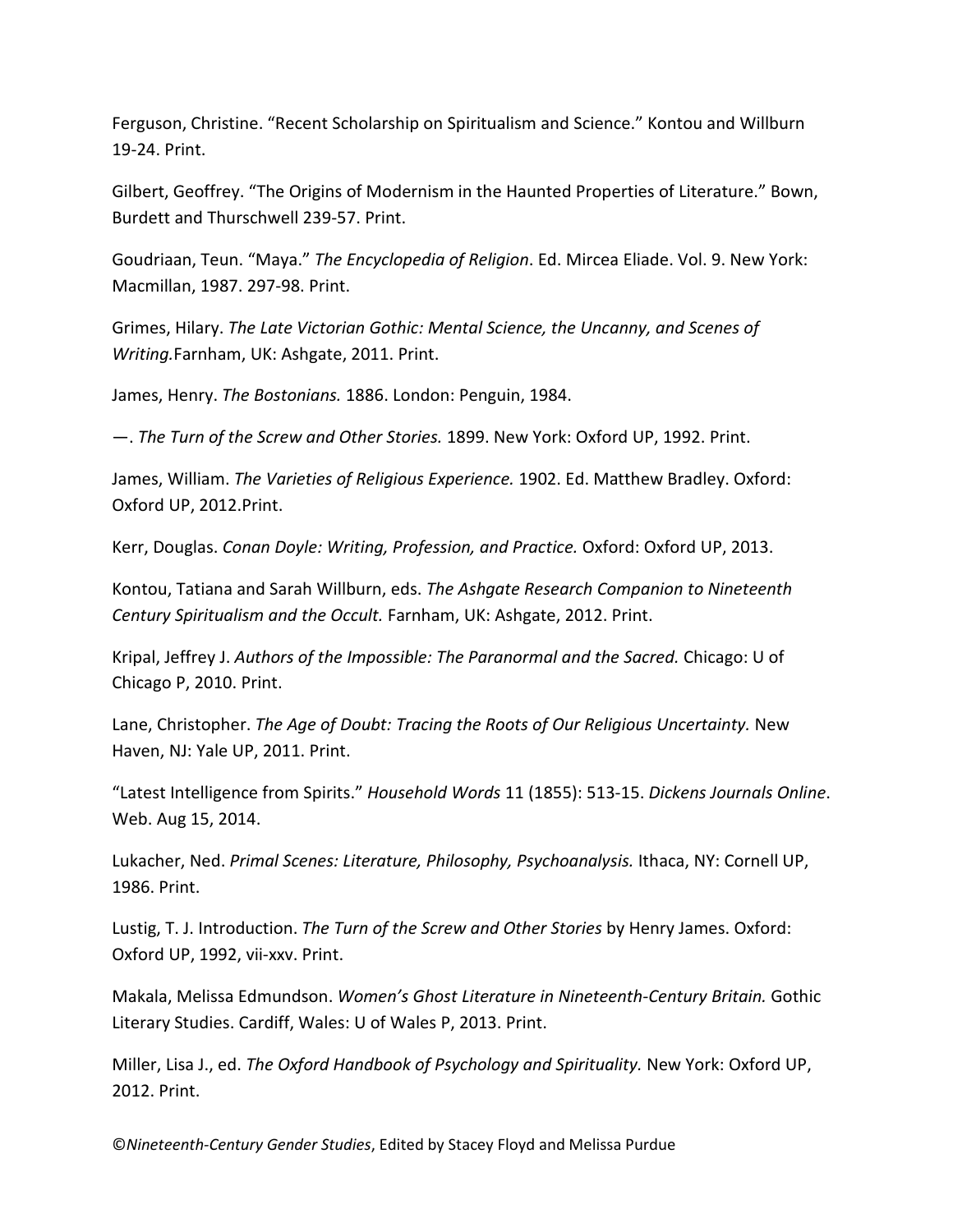Noakes, Richard. "The Sciences of Spiritualism in Victorian Britain: Possibilities and Problems. Kontou and Willburn 25-54. Print.

---. "Spiritualism, Science and the Supernatural in Mid-Victorian Britain." Bown, Burdett and Thurschwell. New York: Cambridge 23-45. Print.

O'Connor, Maureen. "The Spectre of Genre in 'The Canterville Ghost.'" *Irish Studies Review* 12.3 (Dec. 2004): 329-38. *MLA International Bibliography*. Web. Sept. 15, 2014.

Oliphant, Margaret, "The Open Door." 1881. Dalby 150-84. Print.

Owen, Alex. *The Darkened Room: Women, Power and Spiritualism in Late Victorian England.* Philadelphia: U of Pennsylvania P, 1990. Print.

—. *The Place of Enchantment: British Occultism and the Culture of the Modern.* Chicago: U of Chicago P, 2004. Print.

Ramelli, Ilaria L. E. "Origen, Bardaisan, and the Origin of Universal Salvation." *Harvard Theological Review* 102.2 (April 2009): 135-68. *JSTOR*. Web. July 24, 2015.

Richardson, Sarah. *The Political Worlds of Women: Gender and Politics in Nineteenth Century Britain.* New York: Routledge, 2013. Print.

Robbins, Bruce. *The Servant's Hand: English Literature from Below.* New York: Columbia UP, 1986. Print.

Roellinger, Francis X. "Psychical Research and 'The Turn of the Screw.'" *American Literature* 20 (Jan. 1949): 401-12. *JSTOR.* Web. March 2013.

Rowland, Peter, ed. *The Collected Stories of Lanoe Falconer.* Palo Alto, CA: Academica P, 2010. Print.

---. *The Unobstrusive [Unobtrusive] Miss Hawker: The Life and Works of Lanoe Falconer*. Bethesda, MD, 2009. Print.

Scofield, Martin. "Implied Stories: Implication, Moral Panic and 'The Turn of the Screw.'"*Journal of the Short Story in English.* 40 (Spring 2003): 97-107. Print.

Steensland, Mark. "The Reversal of Value in *The Turn of the Screw." Philosophy and Literature* 36.2 (Oct. 2012): 457-64. *Project Muse.* Web. Aug. 15, 2013.

Tennyson, Alfred. *In Memoriam.* 1833-50. Ed. Susan Shatto and Marion Shaw. New York: Oxford UP, 1982. Print.